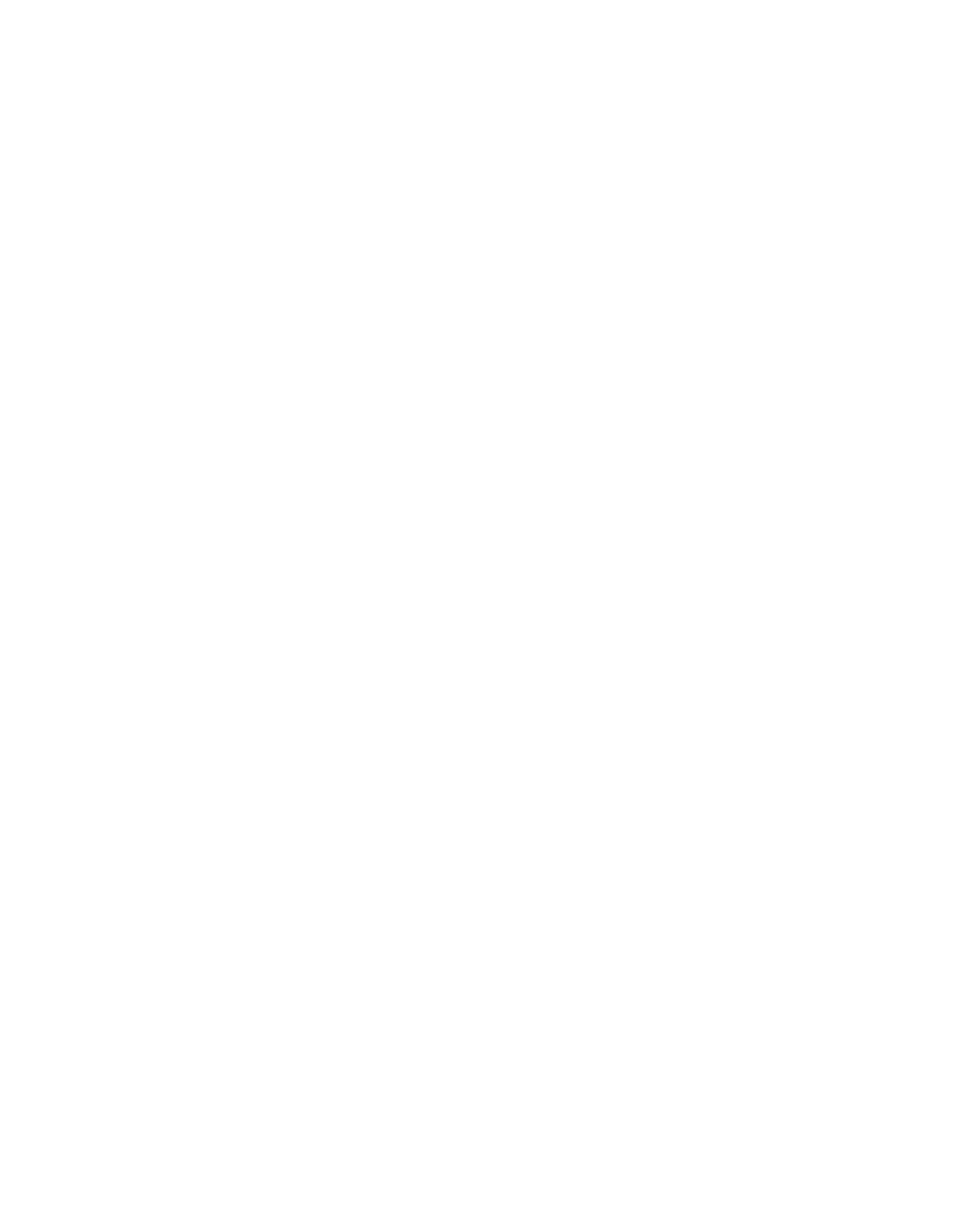**The** *Proposed revisions to regulatory criteria for risk assessment of municipal wastewater treatment systems in Nunavut* **was prepared by Dr. Rob Jamieson Canada Research Chair in Cold Regions Ecological Engineering, Mark Greenwood, Kiley Daley and Jennifer Hayward at the Centre for Water Resources Studies (CWRS) at Dalhousie University.** 

**Further information in regards to this document may be obtained by contacting:**

**Centre for Water Resources Studies Dalhousie University 1360 Barrington St. D514 Halifax, NS B3H 4R2 902.494.6070 water@dal.ca**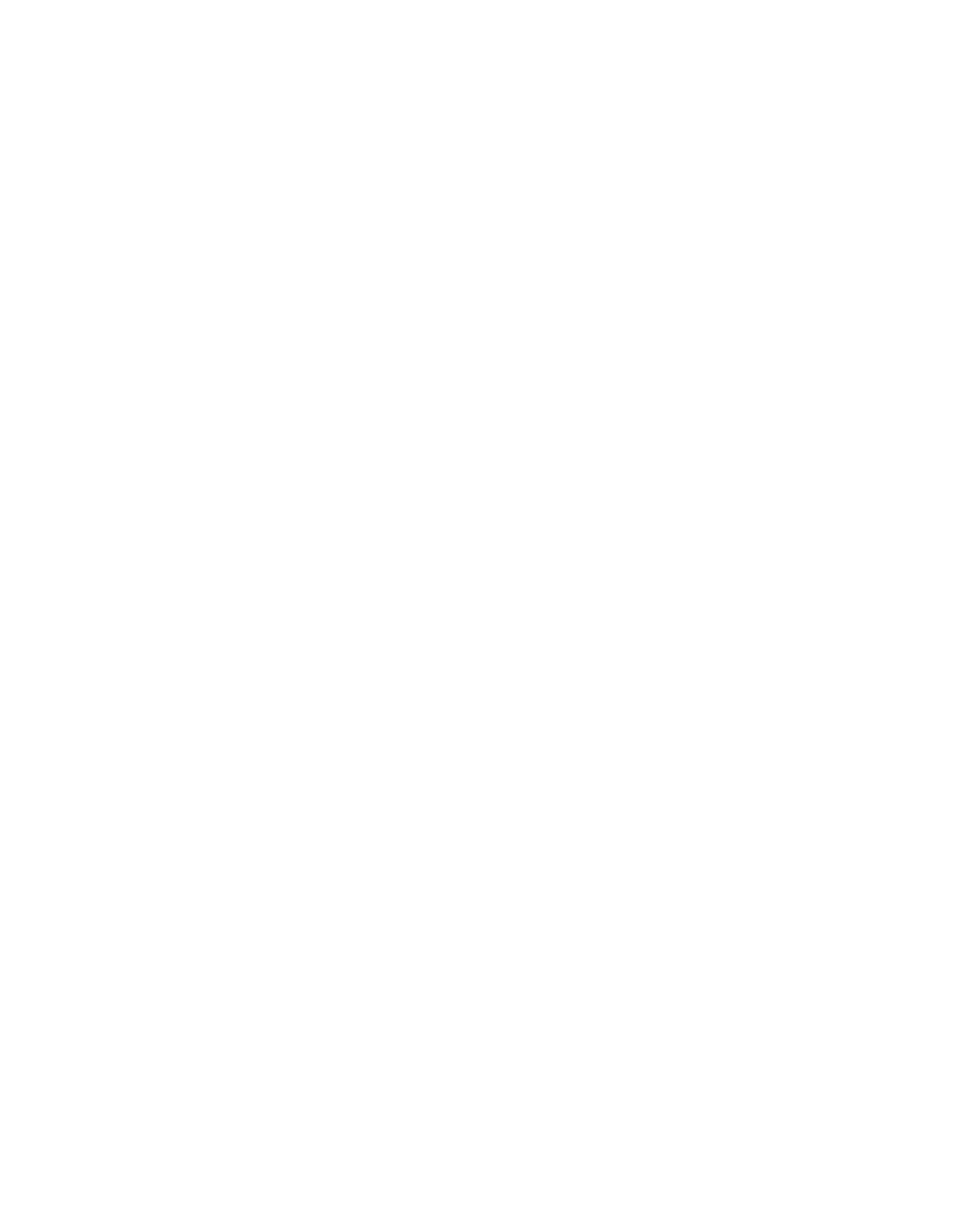### **Acknowledgements**

The authors would like to thank the many people who contributed to the CWRS research program that produced the data necessary to inform the development of this document. Especially the members of the Wastewater Treatment Advisory Committee (WTAC) who offered technical review. The WTAC committee was comprised of Dr. Barry Warner of the University of Waterloo, Dr. Donald Mavinic of the University of British Columbia, Dr. Graham Gagnon of Dalhousie University, Jamal Shirley of the Nunavut Research Institute, Dr. Bu Lam, and Bill Westwell of the CGS department of the GN.

The authors express gratitude to the many people who provided support in the hamlet communities in Nunavut of Pangnirtung, Kugaaruk, Grise Fiord, Coral Harbour, Clyde River, and Pond Inlet. Thank you to the Nunavut Research Institute for providing laboratory space at the Northern Water Quality Laboratory in Iqaluit, NU. The research program was made possible with the hard work of many of the graduate students from Dr. Jamieson's lab. Thank you to the students.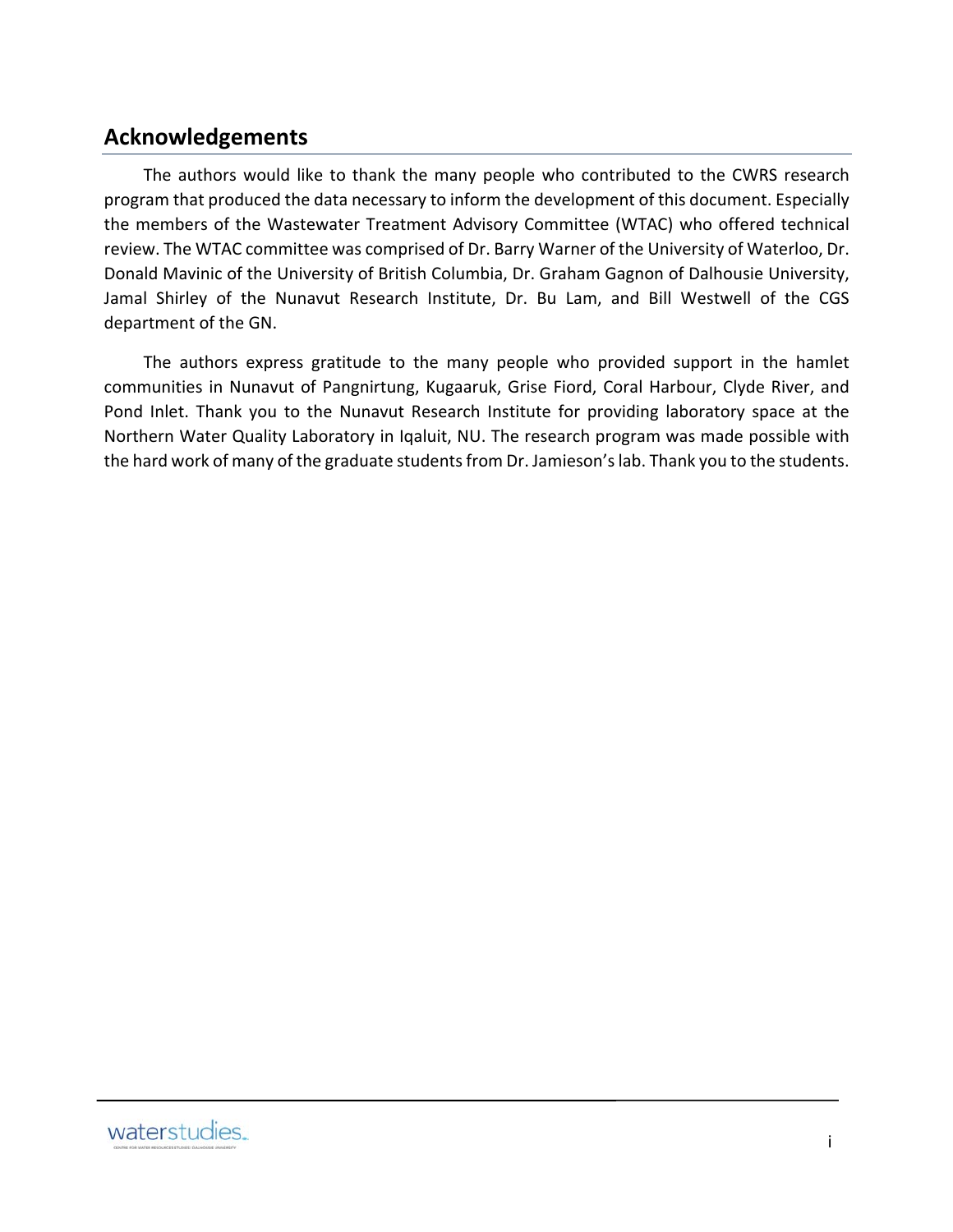# **Table of Contents**

| 1.0            |  |
|----------------|--|
| 1.1            |  |
| 1.2            |  |
| 1.3            |  |
| 1.4            |  |
| 1.5            |  |
| 1.6            |  |
| 1.7            |  |
| 2.0            |  |
| 2.1            |  |
| 2.1.1          |  |
| 2.1.2          |  |
| 2.1.3          |  |
| 2.2            |  |
|                |  |
| 2.2.1.1        |  |
| 2.2.1.2        |  |
| 2.2.1.3        |  |
|                |  |
| 2.2.2.1<br>2.3 |  |
| 2.3.1          |  |
| 2.3.1.1        |  |
| 2.3.1.2        |  |
| 2.3.2          |  |
| 2.3.3          |  |
|                |  |
| 3.0<br>3.1     |  |
| 3.2            |  |
|                |  |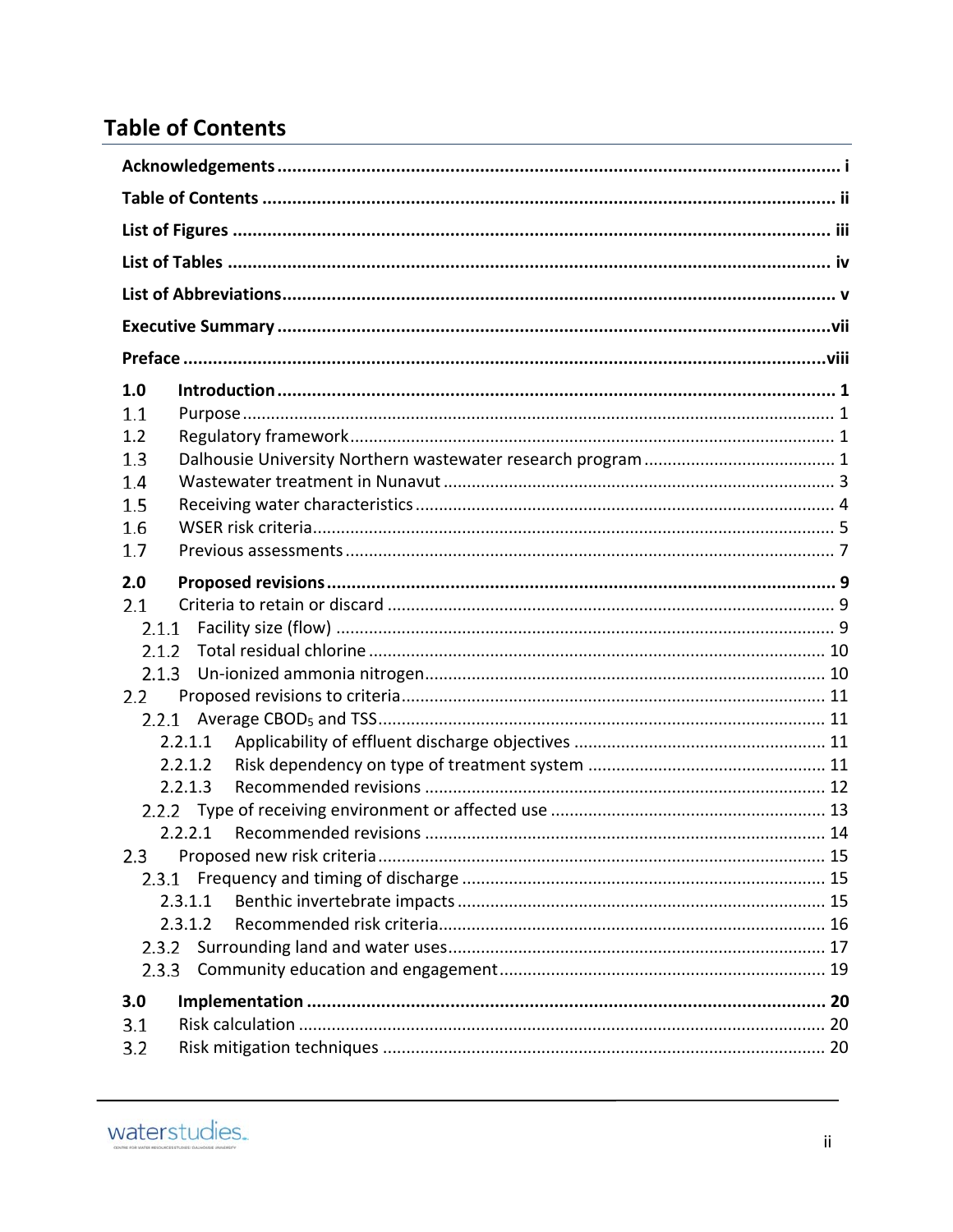# **List of Figures**

| Figure 1. Site locator map for the Dalhousie northern wastewater research program in Nunavut. 3 |  |
|-------------------------------------------------------------------------------------------------|--|
|                                                                                                 |  |
| Figure 3. Potential wastewater effluent exposure pathways in Inuit communities (Daley et al.,   |  |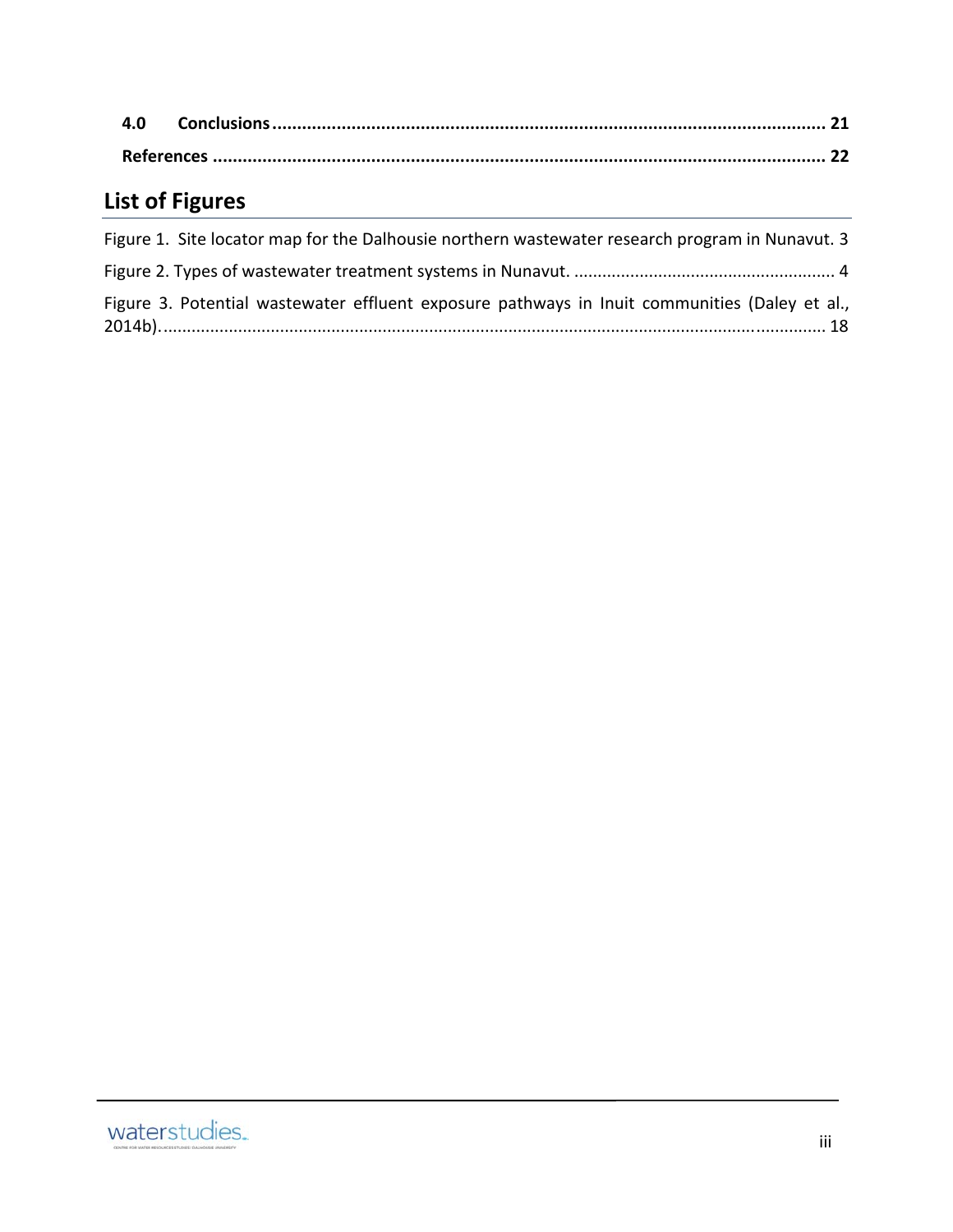# **List of Tables**

| Table 1. Risk criteria from the WSER (Government of Canada, 2012; CCME, 2008).  6                            |
|--------------------------------------------------------------------------------------------------------------|
| Table 2. Risk level and timelines for system upgrades under WSER (Government of Canada, 2012).               |
| Table 3. Proposed changes to the WSER risk criteria by Hutchinson Environmental Services Ltd.                |
| Table 4. Facility size (flow) risk criteria according to WSER (Government of Canada, 2012; CCME,             |
| Table 5. Total residual chlorine risk criteria according to WSER (Government of Canada, 2012;                |
| Table 6. Un-ionized ammonia nitrogen risk criteria according to the WSER (Government of Canada,              |
| Table 7. Average CBOD <sub>5</sub> /TSS average risk criteria according to WSER (Government of Canada, 2012; |
| Table 8. Recommended revisions to WSER water quality risk criteria in relation to the treatment              |
| Table 9. Type of receiving environment or affected use risk criteria according to the WSER                   |
| Table 10. Recommended revisions to WSER water quality risk criteria in relation to the type of               |
| Table 11. Summary of distance of significant environmental impacts to benthic invertebrates in the           |
|                                                                                                              |
|                                                                                                              |
| Table 14. Proposed new criteria of community education and engagement 19                                     |
| Table 15. Suggested timeline for system upgrades based on risk characterization 20                           |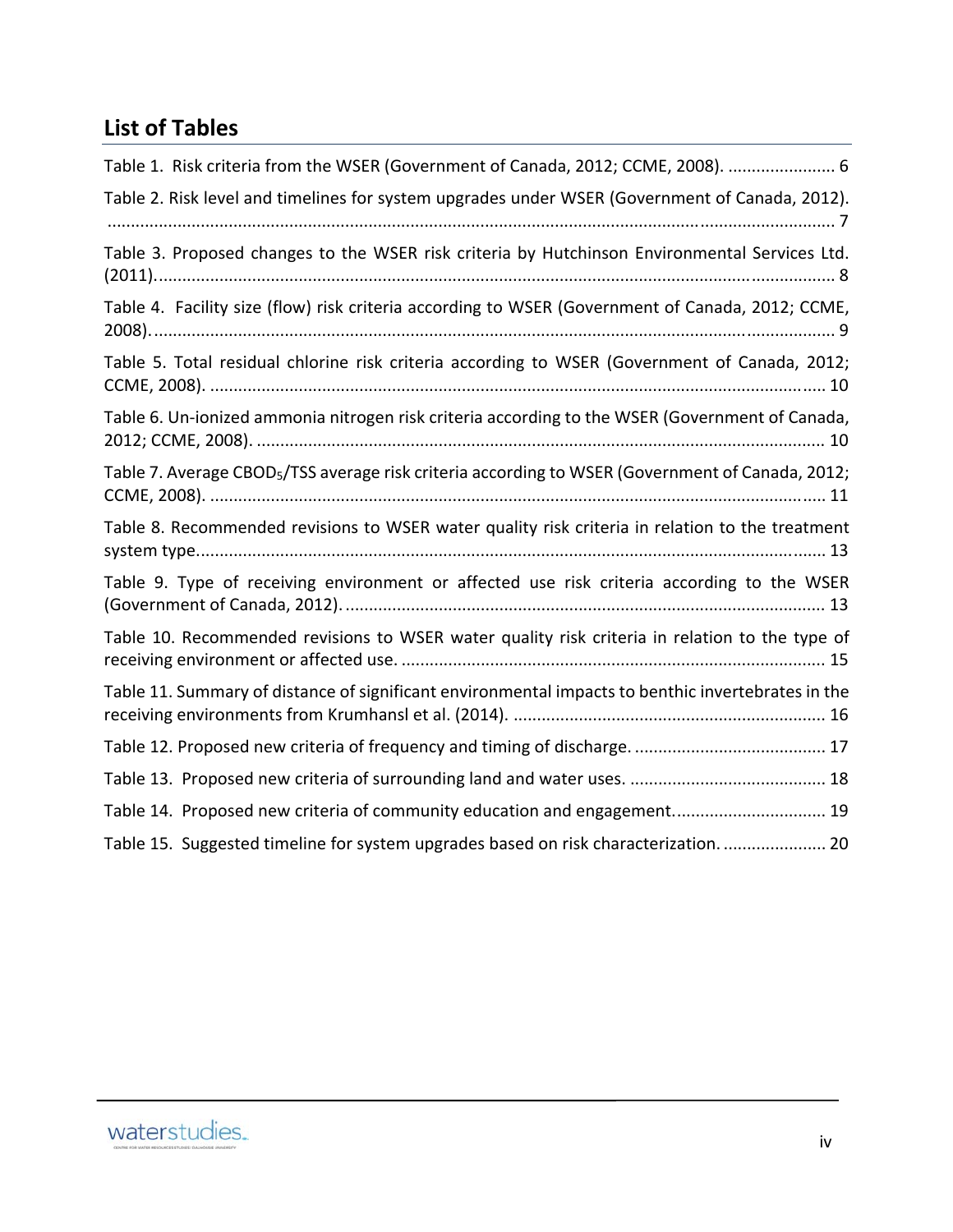# **List of Abbreviations**

| ℅                 | Percent                                          |
|-------------------|--------------------------------------------------|
| $\circ$ C         | Degrees Celsius                                  |
| CBOD <sub>5</sub> | Five-Day Carbonaceous Biochemical Oxygen Demand  |
| <b>CBODA</b>      | Average Carbonaceous Biochemical Oxygen Demand   |
| <b>CCME</b>       | Canadian Council of Ministers of the Environment |
| <b>CGS</b>        | <b>Community and Government Services</b>         |
| <b>CWRS</b>       | <b>Centre for Water Resources Studies</b>        |
| d                 | Day                                              |
| e.g.              | Exempli gratia                                   |
| EC                | <b>Environment Canada</b>                        |
| et al.            | Et alii                                          |
| etc.              | Et cetera                                        |
| <b>GN</b>         | <b>Government of Nunavut</b>                     |
| i.e.              | Id est                                           |
| L                 | Litre                                            |
| Ltd.              | Limited                                          |
| m                 | Metre                                            |
| m <sup>3</sup>    | <b>Cubic Metre</b>                               |
| mg                | Milligram                                        |
| <b>MWWE</b>       | Municipal Wastewater Effluent                    |
| n                 | Sample Size                                      |
| $NH3-N$           | Un-ionized Ammonia Nitrogen                      |
| <b>NPS</b>        | <b>National Performance Standards</b>            |
| <b>NS</b>         | Nova Scotia                                      |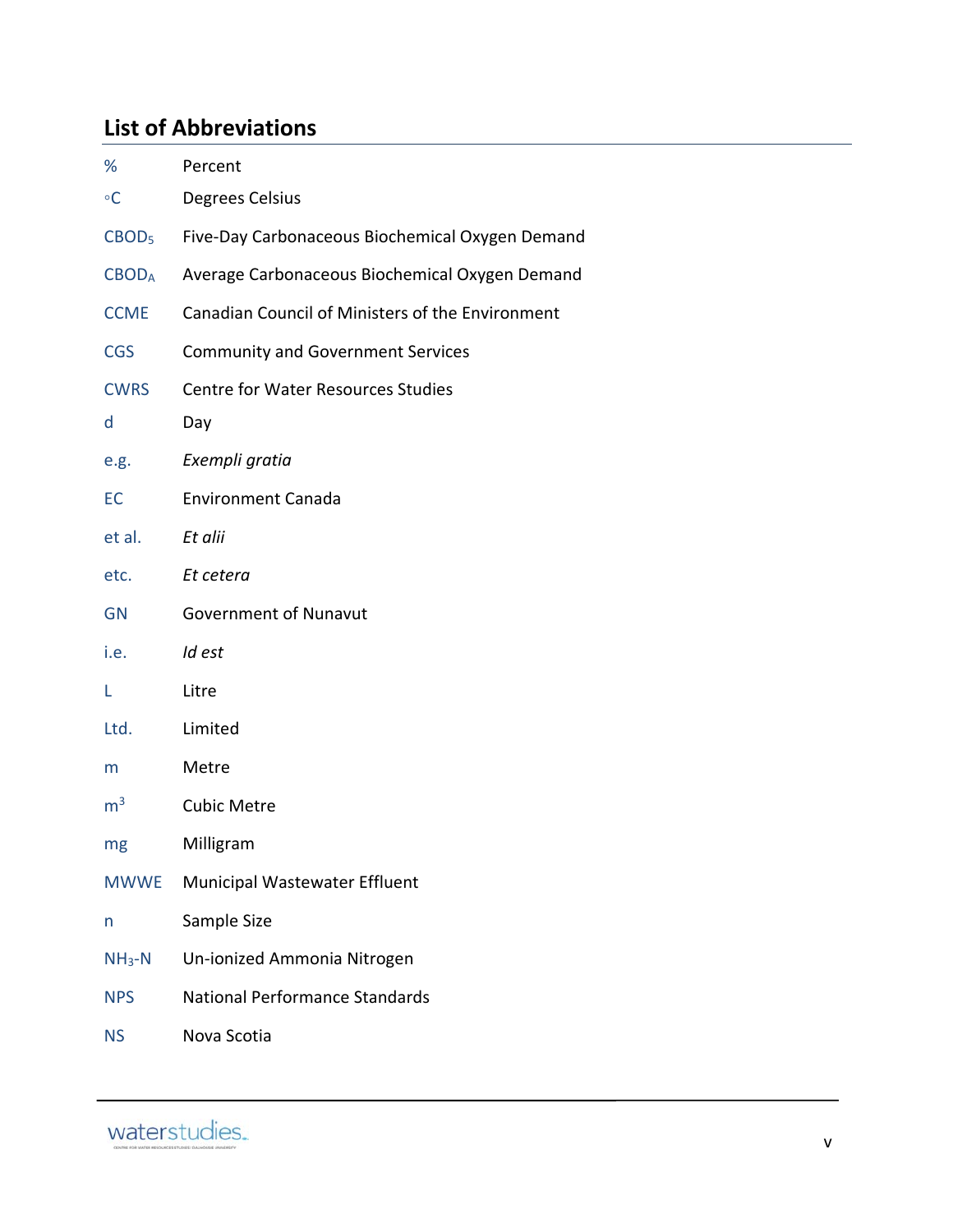| ΝU          | Nunavut                                 |
|-------------|-----------------------------------------|
| Pop.        | Population                              |
| S           | Second                                  |
| $SS_{A}$    | <b>Average Suspended Solids</b>         |
| <b>TRC</b>  | <b>Total Residual Chlorine</b>          |
| TSS         | <b>Total Suspended Solids</b>           |
| <b>WSER</b> | Wastewater Systems Effluent Regulations |
| <b>WSP</b>  | <b>Wastewater Stabilization Pond</b>    |
| <b>WTA</b>  | <b>Wetland Treatment Area</b>           |
| <b>WTAC</b> | Wastewater Treatment Advisory Committee |
| <b>WWTP</b> | Wastewater Treatment Plant              |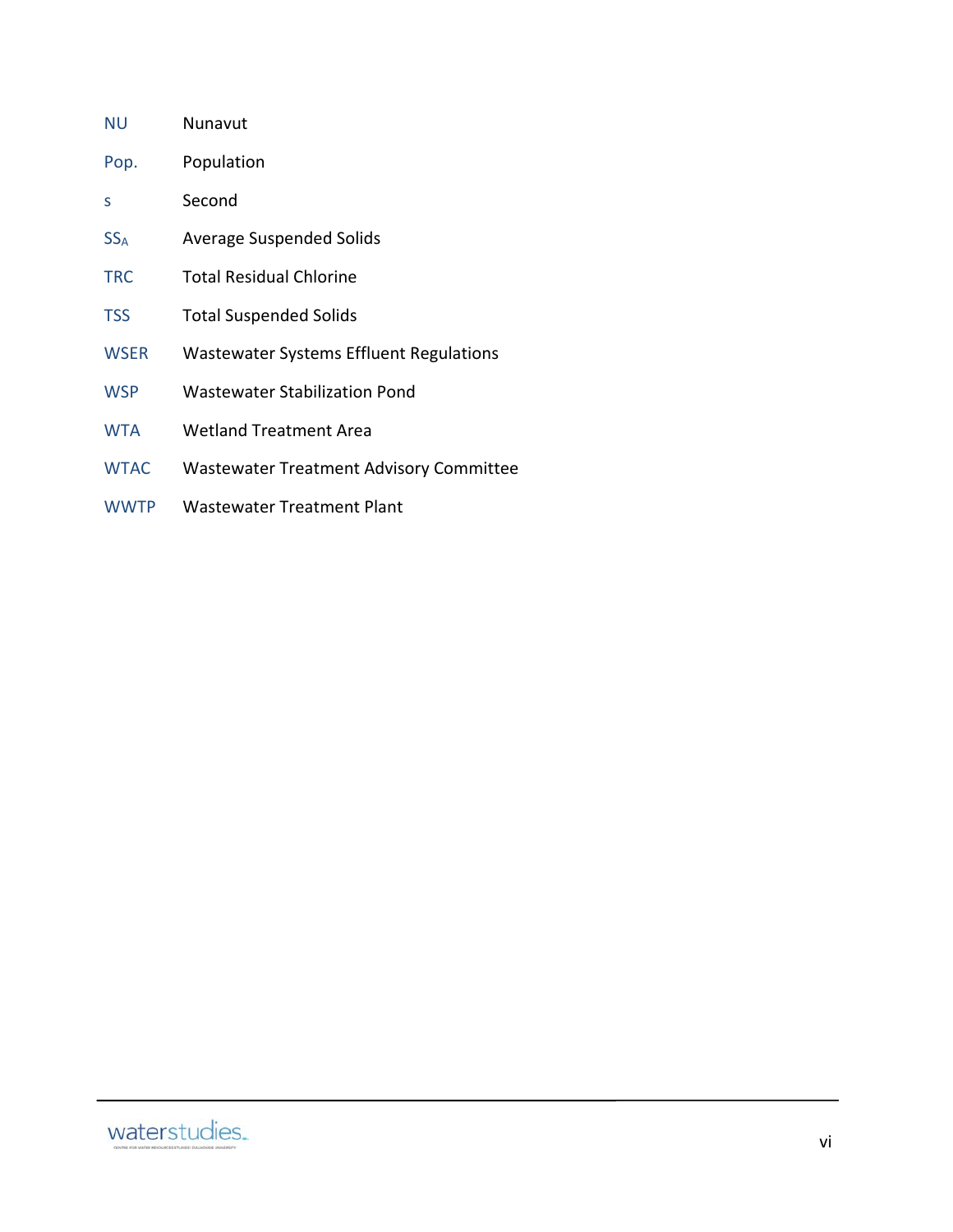### **Executive Summary**

This report presents a proposed approach for conducting semi‐quantitative risk assessments of municipal wastewater treatment facilities in Nunavut. First, the environmental risk assessment approach that is currently contained within Environment Canada's Wastewater Systems Effluent Regulations (WSER) was reviewed in the context of its applicability to Nunavut. Based on research conducted by Dalhousie University, and other researchers, over the past 8 years, the risk factor categories and weighting schemes were then adjusted to better represent Nunavut wastewater systems.

Based on this analysis, the WSER risk factor related to total residual chlorine levels was removed, while the risk criteria related to facility size and un‐ionized ammonia concentrations were retained without alteration. Several risk criteria were retained but altered; these included the separation of environmental and human health risk criteria into two categories, and the revision of the receiving environment characteristics criteria. Another majorrevision included the replacement of the CBOD5/TSS effluent concentration criteria with a risk weighting scheme based on the type of treatment system. New criteria were also added to the assessment framework to specifically account for the potential for humans to interact with effluent once it is discharged to terrestrial and aquatic environments. Thisincluded new criteria related to timing and frequency of discharges, uses of land and water systems surrounding the effluent release locations, and the level of community education and consultation regarding the wastewater management system.

The risk assessment process generates a numerical risk score with a maximum value of 200, which represent the highest level of risk. Proposed timelines for system upgrades based on risk score were also developed and are presented in the table below.

| <b>Risk level</b> | <b>Timeline for</b><br><b>Risk characterization</b> |          |
|-------------------|-----------------------------------------------------|----------|
|                   |                                                     | upgrades |
| < 50              | Low                                                 | 30 years |
| $50 - 100$        | Low to medium                                       | 20 years |
| $100 - 150$       | Medium to high                                      | 15 years |
| $150 - 200$       | High                                                | 10 years |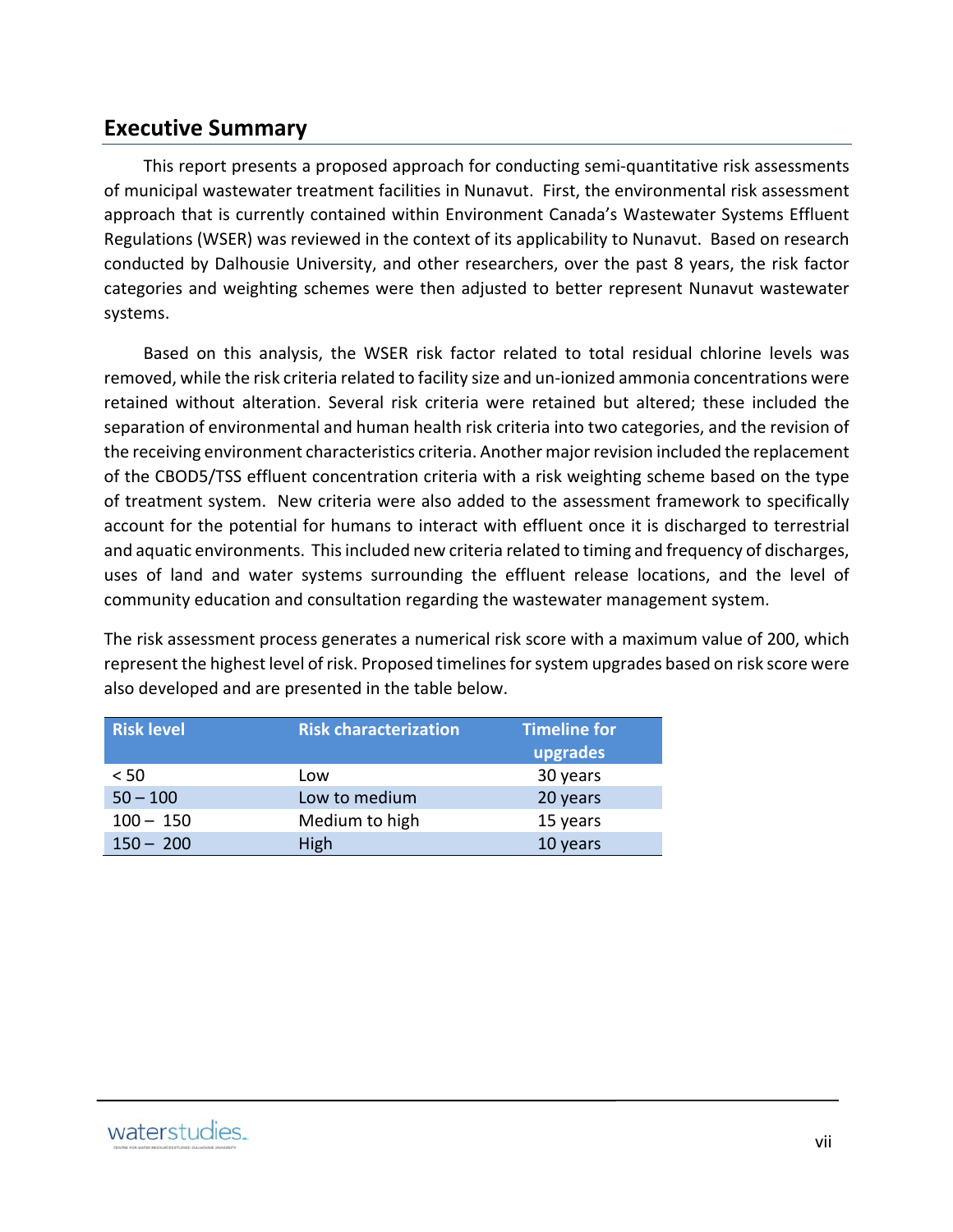# **Preface**

In 2012, National Performance Standards (NPS) were introduced by Environment Canada (EC) to harmonize the nation‐wide treatment requirements for municipal wastewater (Government of Canada, 2012, CCME 2009). The EC Wastewater Systems Effluent Regulations (WSER) stipulate that all wastewater treatment facilities with effluent capacities of 100  $\text{m}^3/\text{d}$  or greater must comply with discharge quality objectives of 25 mg/L for CBOD<sub>5</sub> and TSS, and 1.25 mg/L for NH<sub>3</sub>-N. In. The resulting research is meant to inform the development of regulations specifically for the Northern provinces and territories.

This document has been written by the Centre for Water Resources Studies (CWRS) at Dalhousie University. The Community and Government Services (CGS) department of the Government of Nunavut (GN) awarded funding to CWRS to conduct site-specific research programs at the sites described within this document. The site-specific studies took place during the summer treatment seasons from 2011 to 2016.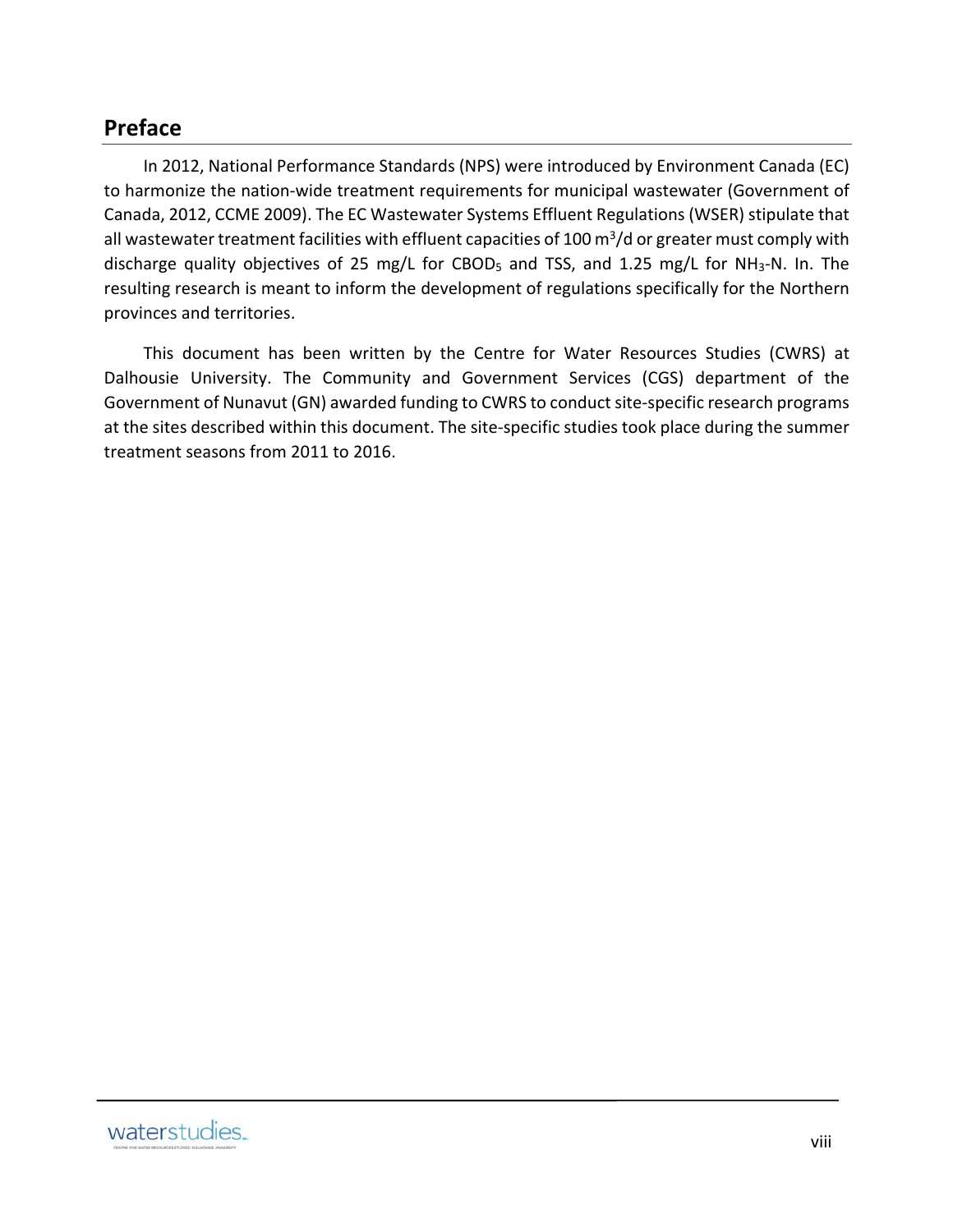# **1.0 Introduction**

#### 1.1 Purpose

The method described in the WSER for risk assessment and timelines for upgrades of systems is not currently applicable to systems located in the Far North. This report will assess the applicability of the existing method for risk assessment of the systems in the Far North. Proposed revisions to the existing risk assessment methodology are founded on research findings that have been produced from the northern wastewater treatment research program conducted by the Centre for Water Resources Studies (CWRS) at Dalhousie University from 2011 to 2016 and funded by the Community and Government Services (CGS) department of the Government of Nunavut (GN). In particular, the proposed changes specifically address the unique differences associated with wastewater treatment in northern Canada in comparison to southern Canada.

#### **1.2 Regulatory framework**

In 2009, the Canadian Council of Ministers of the Environment (CCME) introduced the *Canada‐ wide Strategy for the Management of Municipal Wastewater Effluent* (CCME, 2009). The Strategy was subsequently adopted by Environment Canada in the form of the Wastewater Systems Effluent Regulations (WSER) that require minimum treatment requirements in the form of National Performance Standards (NPS) for all facilities producing greater than 100  $\mathrm{m}^3/\mathrm{d}$  of effluent (Government of Canada, 2012). In recognition of the unique challenges associated with wastewater treatment in Canada's Northern provinces and territories, a grace period was granted to the Northwest Territories, Nunavut, and above the 54<sup>th</sup> parallel in Quebec and Newfoundland and Labrador, to facilitate research on northern treatment facilities. Therefore the WSER does not currently apply to systems in the Far North. Interim requirements for facilities in the Far North are to continue to apply existing territorial and provincial effluent quality, compliance, monitoring and reporting requirements (CCME, 2009).

#### **Dalhousie University Northern wastewater research program**

The CWRS at Dalhousie University conducted a research program on wastewater treatment infrastructure in Nunavut, Canada from 2011 to 2016. The research program was a collaborative effort with, and funded by, the CGS department of the GN. Prior to the commencement of this research program, there was limited knowledge in the literature in regards to the treatment performance of wastewater treatment facilities in Canada's Far North. Inherent risks with wastewater treatment in Northern Canadian communities was not quantified. This research was conducted with the primary objectives to gain information on the current performance, and the environmental and human health risks associated with these systems, as well as identification of design improvements. Ultimately, this research is meant to inform the development of appropriate wastewater treatment standards for the North (Hayward et al., 2014).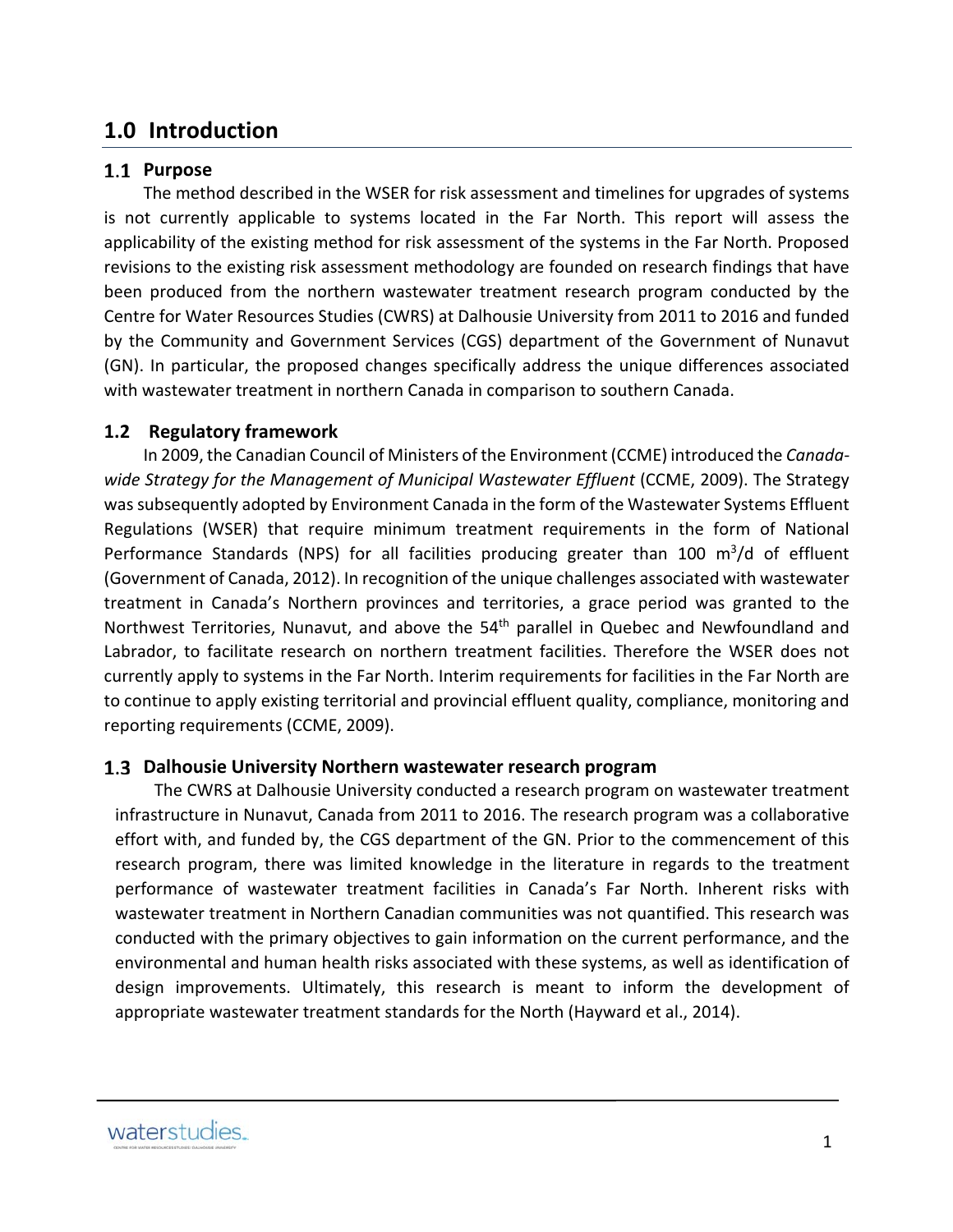There were multiple components of the research program that consisted of the following focus areas:

- Treatment performance assessment of wastewater stabilization ponds and tundra wetland treatment areas.
- Formulation of best practices for northern wastewater treatment design and operation.
- Human health risk assessment associated with the wastewater treatment systems.
- Environmental risk assessment of the receiving water environments downstream of wastewater discharges.

Site-specific studies on various components of the research program were conducted in the communities of Kugaaruk, Coral Harbour, Pond Inlet, Pangnirtung, Clyde River, and Grise Fiord (Figure 1).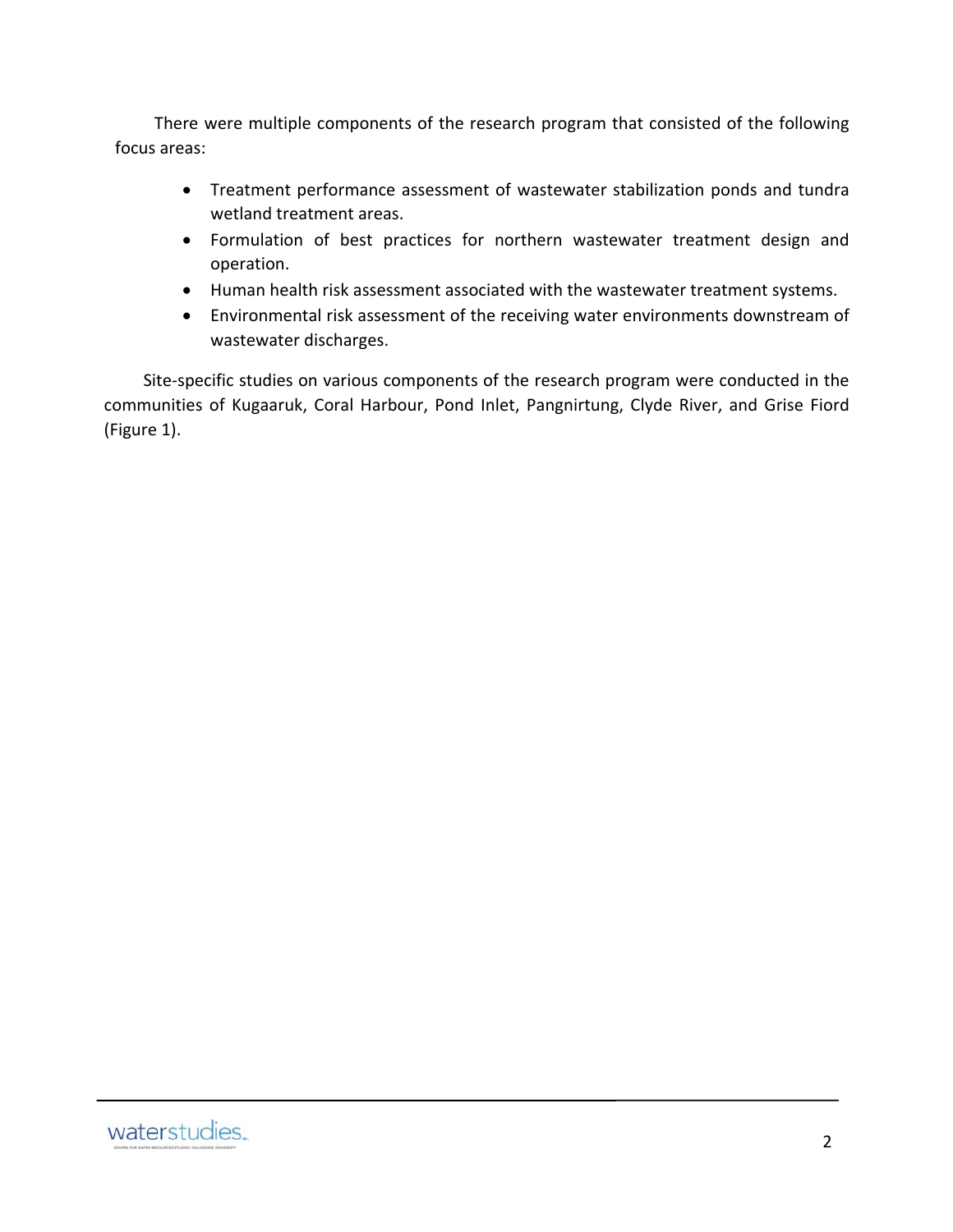

FIGURE 1. SITE LOCATOR MAP FOR THE DALHOUSIE NORTHERN WASTEWATER RESEARCH PROGRAM IN NUNAVUT.

Fieldwork was conducted exclusively in the summer months from June to September. Qualitative studies were conducted which involved community consultations throughout the year. The study sites were selected to include different geographic localities to ensure that the climatic variability across Nunavut was well represented. Other justifications for the site selection included the assessment of a range of types of facilities.

#### **Wastewater treatment in Nunavut**

Conventional wastewater treatment plants (WWTPs) have repeatedly been cited as an inappropriate option for many remote and relatively small communities. The prohibitively high capital and maintenance costs, and intensive requirement for technical supervision and optimization, renders mechanical treatment plants a less favorable choice for most communities in Nunavut when the land space is available (Yates et al., 2012; Krkosek et al., 2012; Hayward et al., 2014; Chouinard et al., 2014).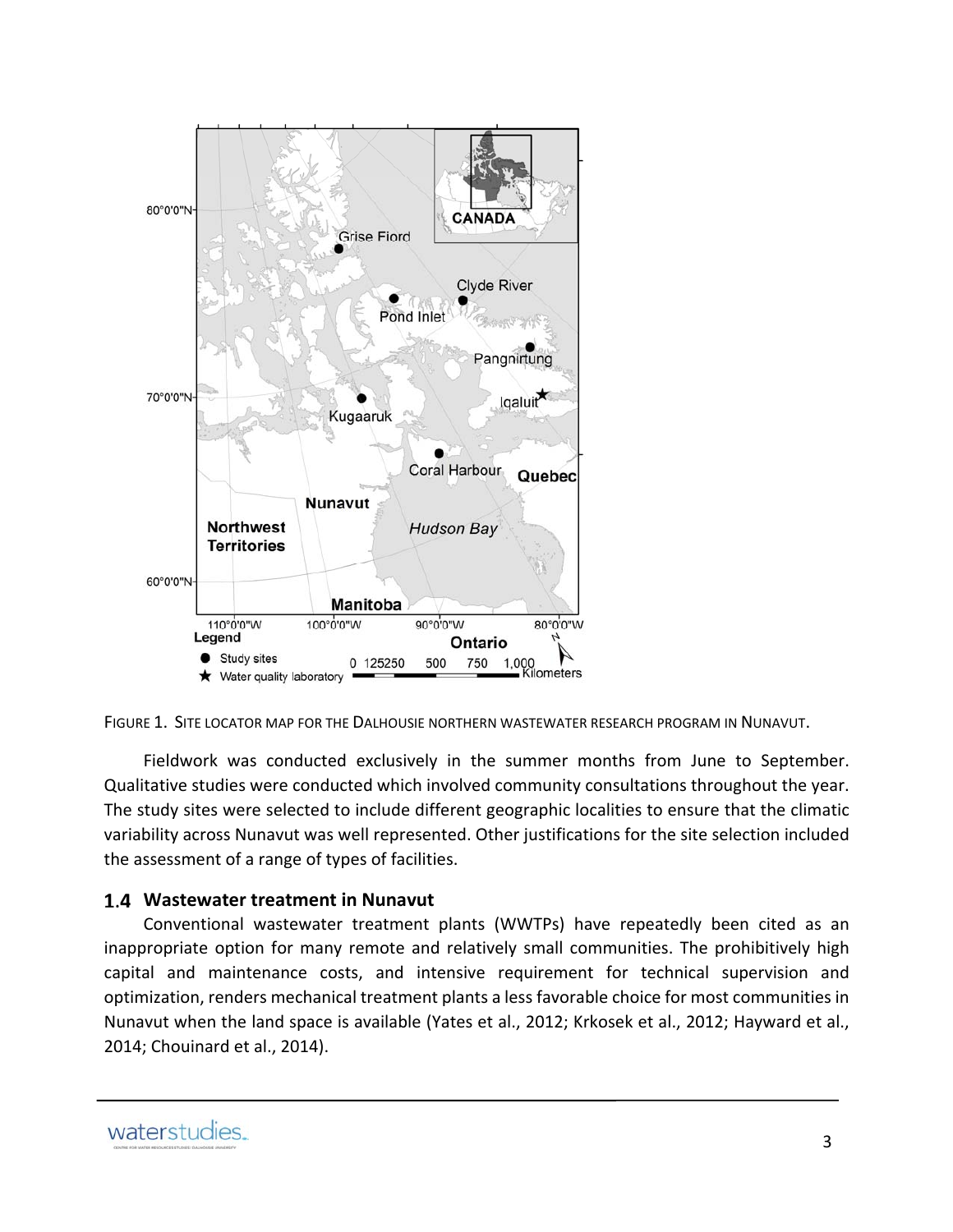As a result, passive methods of municipal wastewater treatment tend to be the most successful in Nunavut due to the minimal operation and maintenance requirements. In most communities, passive treatment of wastewater in Nunavut occurs during a three to four month period spanning from the spring freshet in June to the freeze‐up in September. This period istermed the treatment season.

There are a variety of types of wastewater treatment systems in Nunavut as per Figure 2. A combination approach consisting of a wastewater stabilization pond, or an un‐engineered lake lagoon, followed by a tundra wetland treatment area, isthe most common configuration. There are also a few hamlets that directly discharge untreated effluent into WTAs, natural ponds, and marine receiving environments. The WSPs either have a scheduled decant or passively discharge effluent into the receiving environment during the treatment season. There are only three hamlets that use mechanical WWTPs in Nunavut (Johnson et al., 2014).



FIGURE 2. TYPES OF WASTEWATER TREATMENT SYSTEMS IN NUNAVUT.

#### **Receiving water characteristics**

Due to the variety of wastewater treatment facilities, and the influence of the local geography and climatic conditions, the MWWE discharges vary in water quality, magnitude, and timing. As well, the characteristics of the receiving environment vary from site to site (i.e., marine, freshwater, tidal, currents, wind, WTA buffer, etc.). These differences between sites directly relate to the water quality impacts associated with the MWWE discharges.

The majority of communities in Nunavut are small in size with populations ranging from 130 to 2800, with median and average populations of 1000 and 1200 people, respectively (Government of Nunavut, 2014). Water uses in Nunavut's communities range from approximately  $13 - 225$  m<sup>3</sup>/d,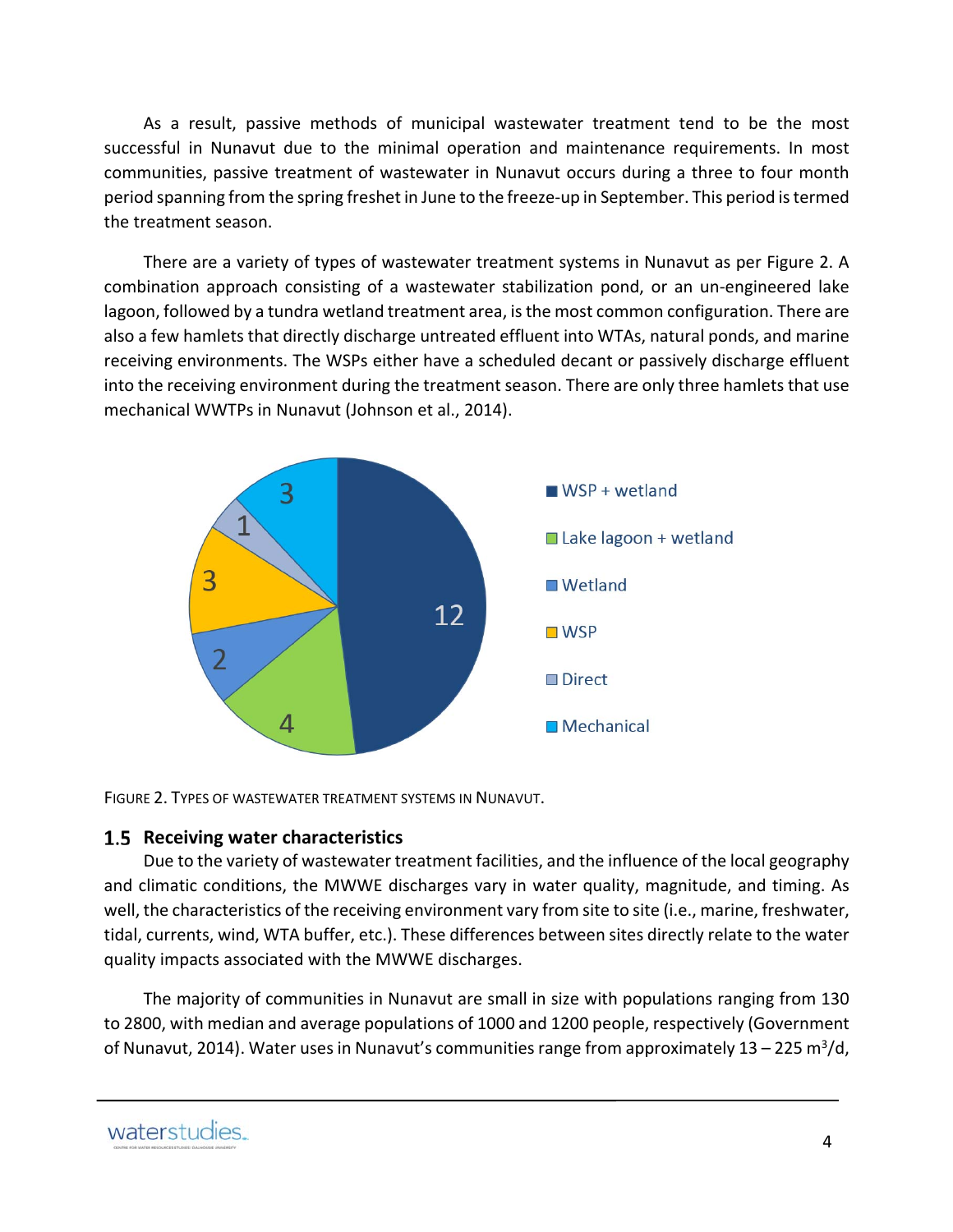in line with reported estimates related to wastewater production for trucked water delivery and wastewater collection (i.e., 90 L/person/day; Heinke, 1991). The only exception is Iqaluit, where as a result of higher population of 6700 people, approximately 1500  $\text{m}^3/\text{d}$  of wastewater is produced. Water consumption values are on average three times less than the national average (e.g., 110 L/capita/day in Nunavut vs. 329 L/capita/day overall in Canada). Thus, these communities are on the low end of MWWE producers in the country (Heinke, 1991; Daley, 2014a).

Some of the communities manually pump effluent into receiving environments (e.g., decant), at scheduled times near the end of the treatment season, or on an as-need basis (i.e., a few days to weeks intervals). Whereas, the three communities that use mechanical treatment plants have near‐continuous discharge throughout the year. A few communities have systems that continuously exfiltrate effluent during the treatment season only. Many of the communities (i.e., > 16) obtain a primary level of effluent treatment. Therefore, the majority of the receiving environments downstream of wastewater facilities in Nunavut are subject to very small and intermittent (CCME, 2009) MWWE discharges of primary treated wastewater (e.g., <100 to <500  $m^3/d$ ).

#### **WSER risk criteria**

According to the WSER, there are timelines for upgrades to facilities based on their respective assessed level of risks (Government of Canada, 2012). Timelines for upgrades are based on the level of risk associated with the wastewater treatment facilities. Five criteria are used to assess the risk associated with each wastewater treatment system consisting of: facility size (i.e., flow); CBOD<sub>5</sub>/TSS average concentrations; total residual chlorine; un‐ionized ammonia nitrogen; and type of receiving environment. Numeric values are assigned based on the amount of risk associated with each criteria. The level of risk corresponds with the numeric point value assigned (i.e., low points equate to lower risks and high points equate to higher risks). Table 1 lists the types of risk classifications with the criterions for the WSER that are applicable to southern wastewater treatment facilities.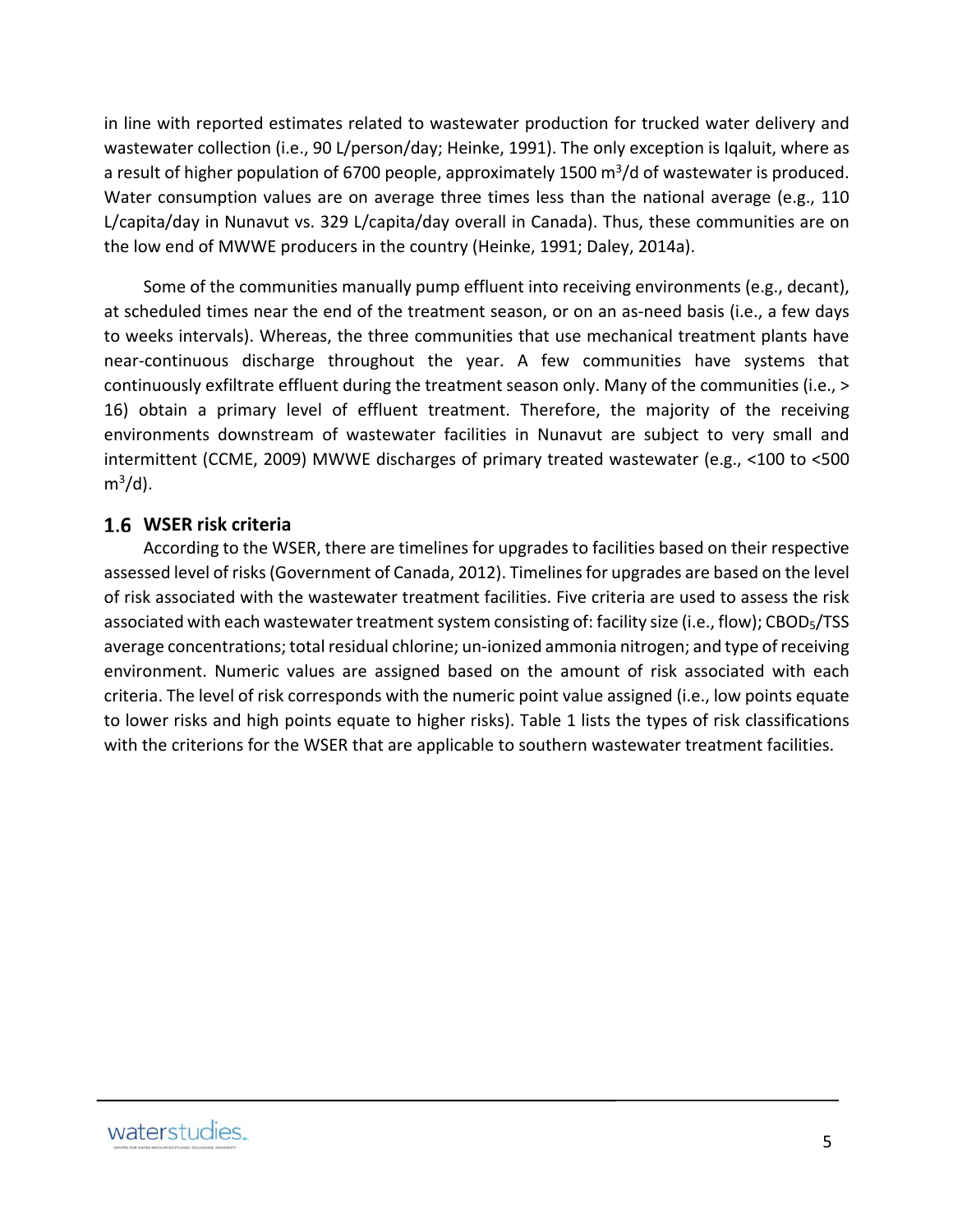| <b>Criteria</b>                              | <b>Description</b>                                                                                                                                                                                                                                                                                |                                                                                                                                 | <b>Points</b>                                      |
|----------------------------------------------|---------------------------------------------------------------------------------------------------------------------------------------------------------------------------------------------------------------------------------------------------------------------------------------------------|---------------------------------------------------------------------------------------------------------------------------------|----------------------------------------------------|
| Facility size (flow)                         | Average daily volume<br>of effluent, expressed<br>in $m^3$ , deposited<br>during the period of<br>12 consecutive<br>months.                                                                                                                                                                       | $>100$ and $\leq 500$                                                                                                           | 5                                                  |
|                                              |                                                                                                                                                                                                                                                                                                   | >500 and ≤ 2 500                                                                                                                | 10                                                 |
|                                              |                                                                                                                                                                                                                                                                                                   | >2 500 and ≤ 17 500                                                                                                             | 15                                                 |
|                                              |                                                                                                                                                                                                                                                                                                   | $>17$ 500 and $\leq$ 50 000<br>>50 000                                                                                          | 25<br>35                                           |
| CBOD5/TSS<br>(average)                       | The average<br>carbonaceous<br>biochemical oxygen<br>demand (CBODA) due<br>to the quantity of<br>CBOD matter in the<br>effluent and the<br>average concentration<br>of suspended solids<br>(SSA) in the effluent,<br>both expressed in<br>mg/L, during the<br>period of 12<br>consecutive months. | $(CBODA + SSA)/5$                                                                                                               | Points as per<br>formula in<br>column <sub>2</sub> |
| <b>Total residual</b><br>chlorine (TRC)      |                                                                                                                                                                                                                                                                                                   | Average concentration of total residual<br>chlorine in the effluent deposited via the<br>final discharge point is $> 0.02$ mg/L | 10                                                 |
|                                              |                                                                                                                                                                                                                                                                                                   | Effluent is not dechlorinated before it is<br>deposited                                                                         | 10                                                 |
| Un-ionized<br>ammonia nitrogen<br>$(NH_3-N)$ | The maximum<br>concentration of un-<br>ionized ammonia,<br>expressed in mg/L as<br>nitrogen (N), in the<br>effluent deposited<br>during the period of<br>12 consecutive<br>months                                                                                                                 | ≥ 1.25 at $15^{\circ}$ C ± 1°C                                                                                                  | 20                                                 |

TABLE 1. RISK CRITERIA FROM THE WSER (GOVERNMENT OF CANADA, 2012; CCME, 2008).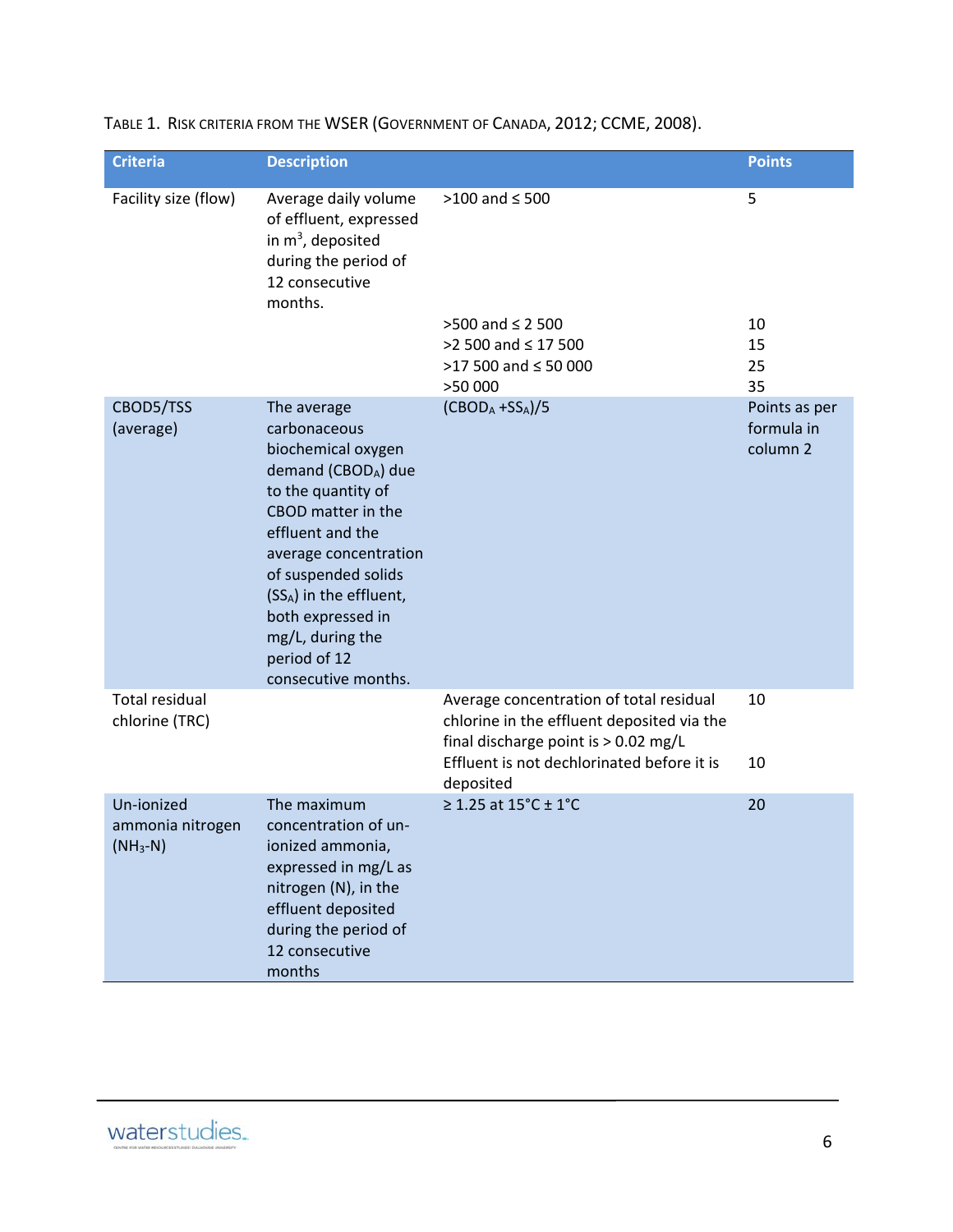| <b>Criteria</b>                                     | <b>Description</b>                                                                                       |                                                                                                                                              | <b>Points</b> |
|-----------------------------------------------------|----------------------------------------------------------------------------------------------------------|----------------------------------------------------------------------------------------------------------------------------------------------|---------------|
| Type of receiving<br>environment or<br>affected use | Water where effluent<br>is deposited via the<br>final discharge point<br>(highest value that<br>applies) | Open marine waters                                                                                                                           | 5             |
|                                                     |                                                                                                          | Marine port waters                                                                                                                           | 10            |
|                                                     |                                                                                                          | Lake, natural wetland, reservoir, estuary,<br>enclosed bay                                                                                   | 20            |
|                                                     |                                                                                                          | Watercourse with bulk flow ratio $>100$                                                                                                      | 15            |
|                                                     |                                                                                                          | Watercourse with bulk flow ratio $\geq 10$<br>and $\leq 100$                                                                                 | 20            |
|                                                     |                                                                                                          | Watercourse with bulk flow ratio <10                                                                                                         | 25            |
|                                                     |                                                                                                          | Shellfish harvesting area within 500 m of<br>the point of entry where effluent is<br>deposited in the water via the final<br>discharge point | 20            |

TABLE 1. (CONT'D) RISK CRITERIA FROM THE WSER (GOVERNMENT OF CANADA, 2012; CCME, 2008).

The risk associated with each facility is assessed by determining the representative number of points for each risk criteria. All of the points from each risk criteria are summed to determine a total risk number for each facility. Table 2 outlines the timelines for system upgrades based on summed risk from each risk criteria.

TABLE 2. RISK LEVEL AND TIMELINES FOR SYSTEM UPGRADES UNDER WSER (GOVERNMENT OF CANADA, 2012).

| <b>Risk level</b> | <b>Points</b>    | Timeline for upgrades |
|-------------------|------------------|-----------------------|
| Low               | <50              | 25 years              |
| Medium            | $>50$ and $< 70$ | 15 years              |
| High              | >70              | 5 years               |

### **Previous assessments**

In 2011, an assessment of the WSER risk classification methodology in the context of Northern Canada was conducted by Hutchinson Environmental Sciences Ltd. for the CCME (Hutchinson Environmental Sciences Ltd., 2011). Proposed modifications to the risk criteria recommended in their assessment included revisions to the (i) types of receiving environments; (ii) the addition of types of human uses of the land surrounding the discharge points, and (iii) the consideration for the socioeconomic capacity of the regions (Hutchinson Environmental Services Ltd., 2011). Table 3 summarizes the changes to the risk classification proposed by Hutchinson Environmental Services Ltd.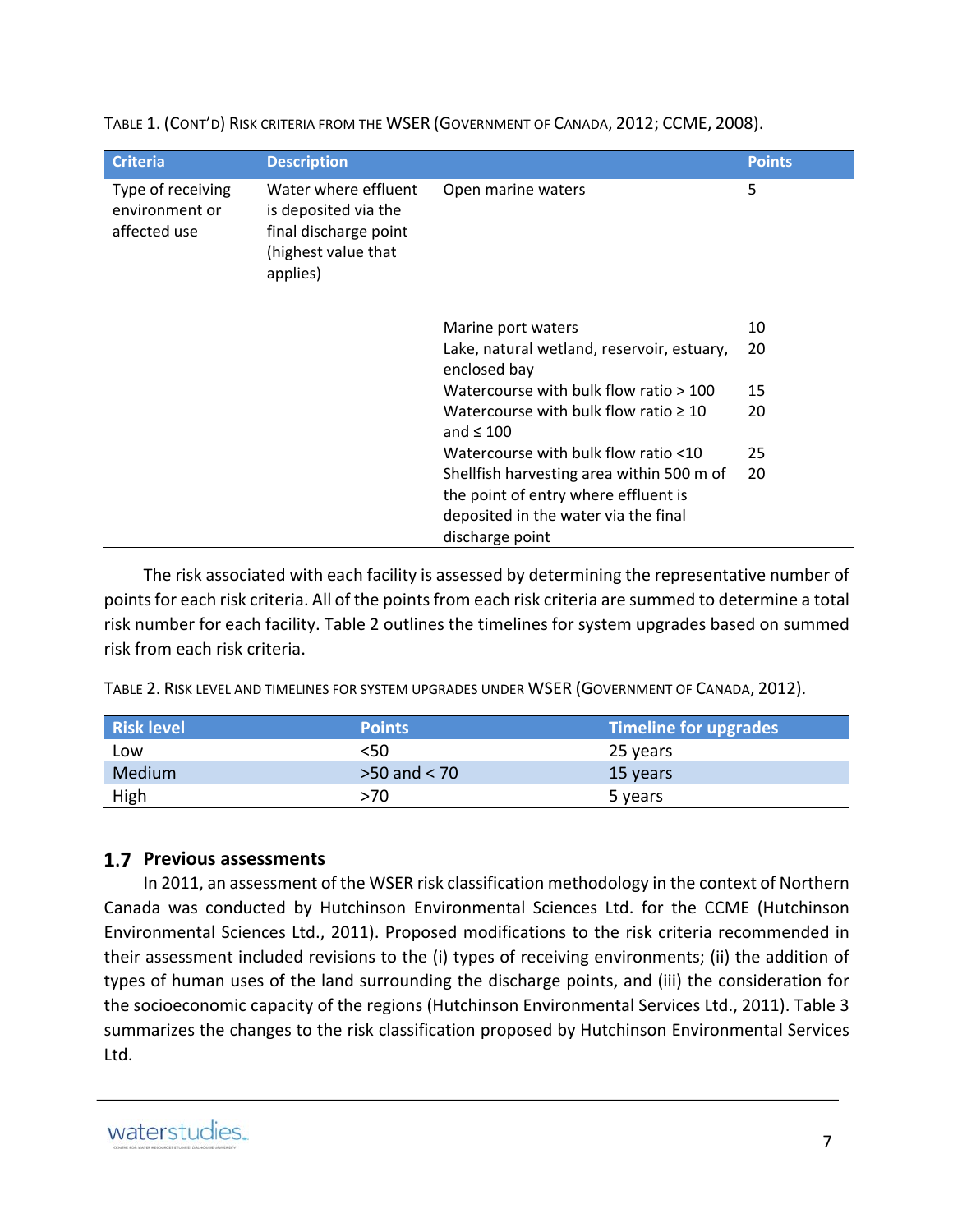| <b>Risk category</b> | <b>Criteria</b>                                                          | <b>Points</b> |
|----------------------|--------------------------------------------------------------------------|---------------|
| Receiving            | Open marine                                                              | 5             |
| environment          | Large lake                                                               | 10            |
| type                 | Enclosed bay, marine estuary                                             | 10            |
|                      | Large river (MacKenzie or Slave)                                         | 10            |
|                      | Small river, stream or lake                                              | 15            |
|                      | Wetland, fish habitat                                                    | 15            |
|                      | Wetland, no fish habitat                                                 | 10            |
| Human use            | Discharge to accessible wetland or vegetated area, no warning<br>signage | 15            |
|                      | Discharge to accessible wetland or vegetated area, warning 5<br>signage  |               |
|                      | Discharge to within 100 m of beach or wharf, no warning signage          | 15            |
|                      | Discharge to within 100 m of a beach or wharf, warning signage           | 5             |
|                      | Drinking water source within 500 m on lake or downstream on<br>river     | 25            |
|                      | Shellfish harvesting within 500 m                                        | 20            |
| Socioeconomic        | Nordicity index classification of "mid north"                            | 10            |
| capacity             | Nordicity index classification of "far north"                            | 15            |
|                      | Nordicity index classification of "extreme north"                        | 20            |

TABLE 3. PROPOSED CHANGES TO THE WSER RISK CRITERIA BY HUTCHINSON ENVIRONMENTAL SERVICES LTD. (2011).

Table 3 (Hutchinson Environmental Services Ltd., 2011) proposed changes in relation to the receiving environment type. These changes were to separate the risks posed to human and environmental health. This would place the shellfish harvesting activity under a new risk category titled "human use." The use of bulk flow to infer assimilation capacity of watercourses was removed and replaced with the two river types (small and large) and two wetland types (fish bearing and non‐fish bearing). A new risk category to describe the human use of the receiving environment was proposed to account for receiving environments where there may be a greater risk of human contact with the effluent. In addition, another new risk category was proposed which addressed the socio‐economic capacity of the region where the wastewater treatment system was located based on the Nordicity Index. The Nordicity Index was conceived by Hamelin (1975), and it assigns three major regions for northern Canada, consisting of the: middle, far and extreme north. Various factors were taken into account to formulate the Nordicity Index which include climate, ice cover, vegetation, transportation, population and economic activity.

This report proposes a similar review of the applicability of the WSER for systems operating in the Far North. However, the review provided herein has been formulated based on the research findings produced from the Dalhousie northern wastewater treatment research program conducted between 2011 and 2016 in Nunavut. Based on the research findings, some of the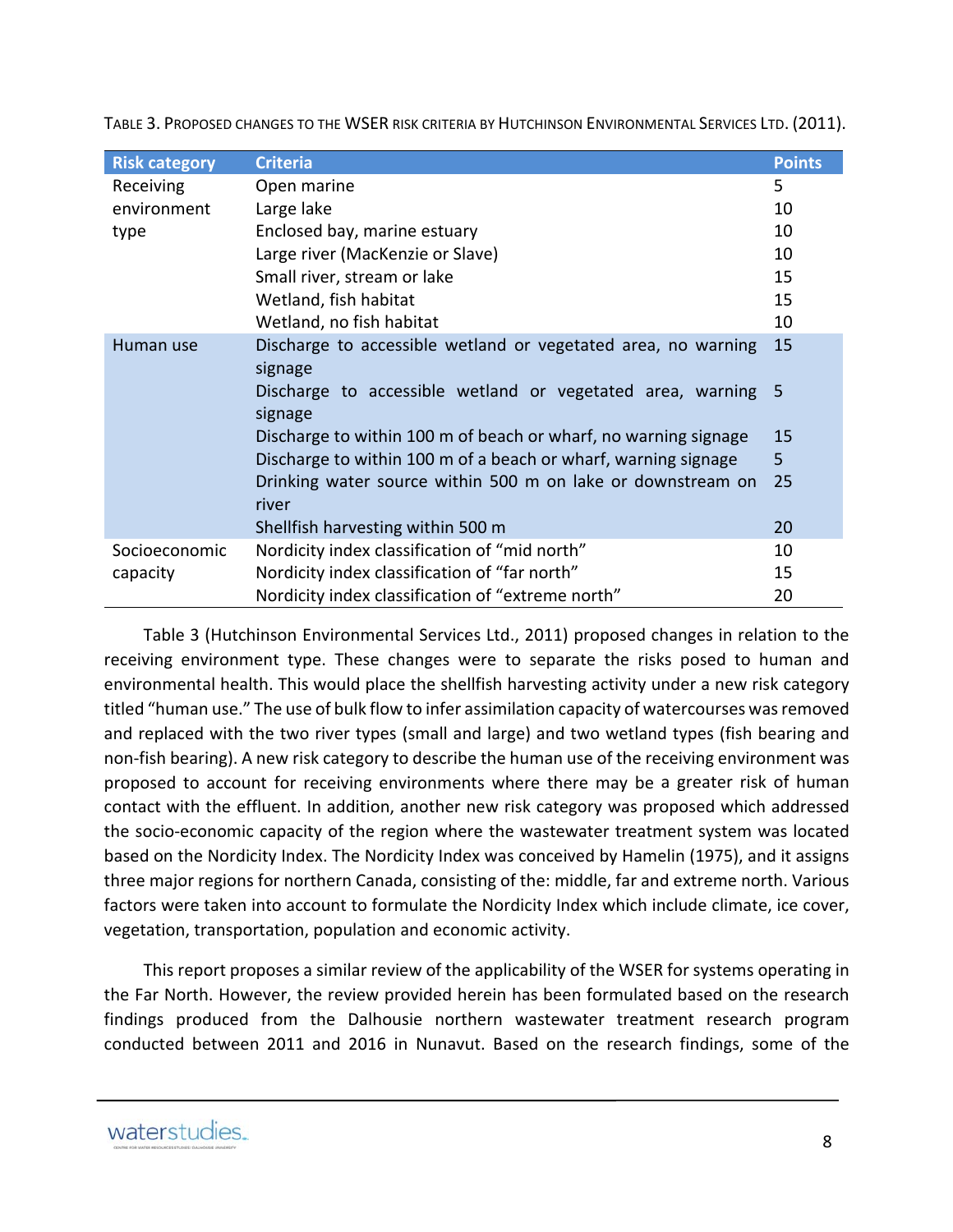recommendations herein are similar to those proposed in Hutchinson Environmental Services Ltd. (2011); however, some differ significantly.

# **2.0 Proposed revisions**

#### **Criteria to retain or discard**

This section of the report addresses each risk criteria from the WSER (Government of Canada, 2012) with respect to the unique context of Nunavut. The risk criteria that were assessed include: facility size (i.e., flow); CBOD<sub>5</sub>/TSS average; total residual chlorine, un-ionized ammonia nitrogen; and type of receiving environment or affected use. In addition, other new criteria are proposed that have been identified to be uniquely applicable to wastewater treatment systems in Nunavut. Justification is provided within this section for either maintaining, revising or establishment of new criteria for each of the risk criteria.

#### *Facility size (flow)*

Table 4 shows the risk criteria associated with the size of facility according to the WSER (Government of Canada, 2012). Many of the 25 communities in Nunavut are classified as very small  $(\leq 500 \text{ m}^3/\text{d})$  according to the CCME Strategy (CCME, 2008). Therefore when compared to the southern standard, most of the communities would be assigned 5 points for receiving environment risk assessments.

TABLE 4. FACILITY SIZE (FLOW) RISK CRITERIA ACCORDING TO WSER (GOVERNMENT OF CANADA, 2012; CCME, 2008).

| <b>Risk</b><br>criteria | <b>Description</b>                                                                                                 | Flow $(m^3/day)$            | <b>Points</b> |
|-------------------------|--------------------------------------------------------------------------------------------------------------------|-----------------------------|---------------|
| Facility<br>size (flow) | Average daily volume of effluent,<br>expressed in $m^3$ , deposited during the<br>period of 12 consecutive months. | $>100$ and $\leq 500$       | 5             |
|                         |                                                                                                                    | $>500$ and $\leq 2$ 500     | 10            |
|                         |                                                                                                                    | $>2$ 500 and $\leq$ 17 500  | 15            |
|                         |                                                                                                                    | $>17$ 500 and $\leq$ 50 000 | 25            |
|                         |                                                                                                                    | >50 000                     | 35            |

In comparison to the magnitudes of flow in Table 4 according to the WSER, many of Nunavut's 25 communities fall into the lowest risk range of between 100 and  $\leq$  500 m<sup>3</sup>/d, which has an assigned numeric value of 5 points. Krumhansl et al. (2014) observed that there was a direct relationship between the size of the community and the scale of environmental impact in the receiving environment. Therefore this criteria is important to adequately account for communities that are larger in population such as Iqaluit. It is recommended that this criteria be retained for the risk assessment framework in Nunavut.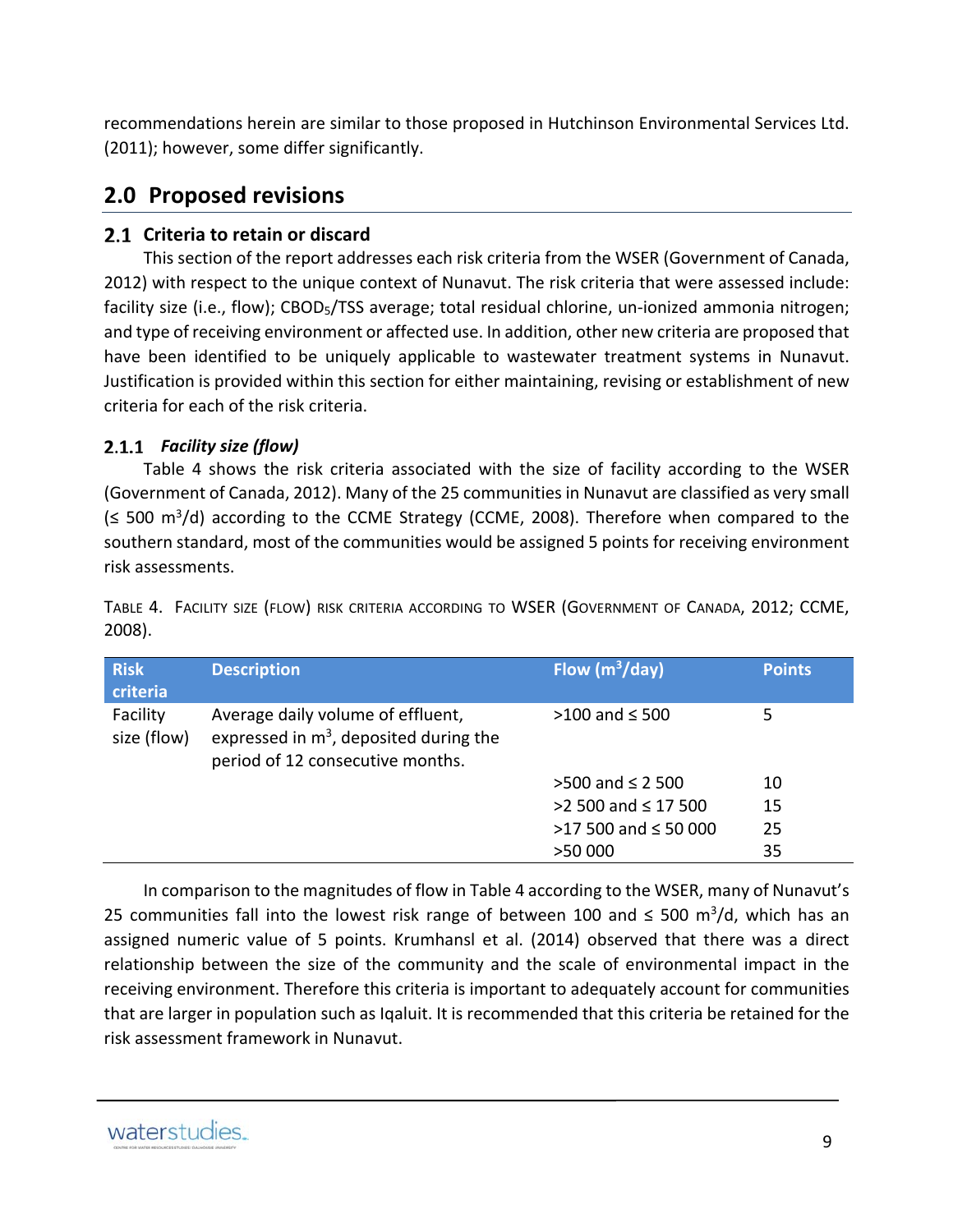#### *Total residual chlorine*

Total residual chlorine is a risk criterion in the WSER (Government of Canada, 2012; CCME, 2008). Chlorination is sometimes used as a final step in the treatment process in some large southern Canadian WWTPs. Total residual chlorine is not relevant for the treatment systems in Nunavut because chlorine is not used as a final treatment step. This is in due part to not having to meet stringent bacterial effluent discharge objectives. Therefore, it is recommended that this criteria not be used to assess risk in the context of Nunavut's treatment systems.

TABLE 5. TOTAL RESIDUAL CHLORINE RISK CRITERIA ACCORDING TO WSER (GOVERNMENT OF CANADA, 2012; CCME, 2008).

| <b>Risk criteria</b>             | <b>Description</b>                                                                                                                | <b>Points</b> |
|----------------------------------|-----------------------------------------------------------------------------------------------------------------------------------|---------------|
| Total residual<br>chlorine (TRC) | Average concentration of total residual chlorine in the<br>effluent deposited via the final discharge point is > 0.02<br>$mg/L$ . | 10            |
|                                  | Effluent is not dechlorinated before it is deposited.                                                                             | 10            |

#### *Un‐ionized ammonia nitrogen*

Under the WSER, the regulatory effluent discharge quality objective for un‐ionized ammonia nitrogen is specified as 1.25 mg/L for NH<sub>3</sub>-N (Table 6). This parameter is also of concern for Nunavut due to the potential for deleterious effects on aquatic life in the receiving environment. In some rare cases, the pH in the WSPs was reported to be greater than 10 in Nunavut (Ragush et al., 2015). In these cases, the total ammonia nitrogen would favor the un‐ionized ammonia form (Ragush et al., 2015). Furthermore, there were instances where un‐ionized ammonia concentrations in the effluent discharging into the receiving environment were reported as 1.52 mg/L for NH<sub>3</sub>-N (n = 7) in Pond Inlet (CWRS, 2015a). It is recommended that the un‐ionized ammonia nitrogen be retained as a risk criteria due to the noted instances of elevated NH<sub>3</sub>-N concentrations in the WSPs and in effluent discharging to the receiving environment.

TABLE 6. UN‐IONIZED AMMONIA NITROGEN RISK CRITERIA ACCORDING TO THE WSER (GOVERNMENT OF CANADA, 2012; CCME, 2008).

| <b>Risk criteria</b>                            | <b>Description</b>                                                                                                                                                    | <b>Metric</b>             | <b>Points</b> |
|-------------------------------------------------|-----------------------------------------------------------------------------------------------------------------------------------------------------------------------|---------------------------|---------------|
| Un-ionized<br>ammonia<br>nitrogen<br>$(NH_3-N)$ | The maximum concentration of un-<br>ionized ammonia, expressed in mg/L as<br>nitrogen (N), in the effluent deposited<br>during the period of 12 consecutive<br>months | $\geq$ 1.25 at 15°C ± 1°C | 20            |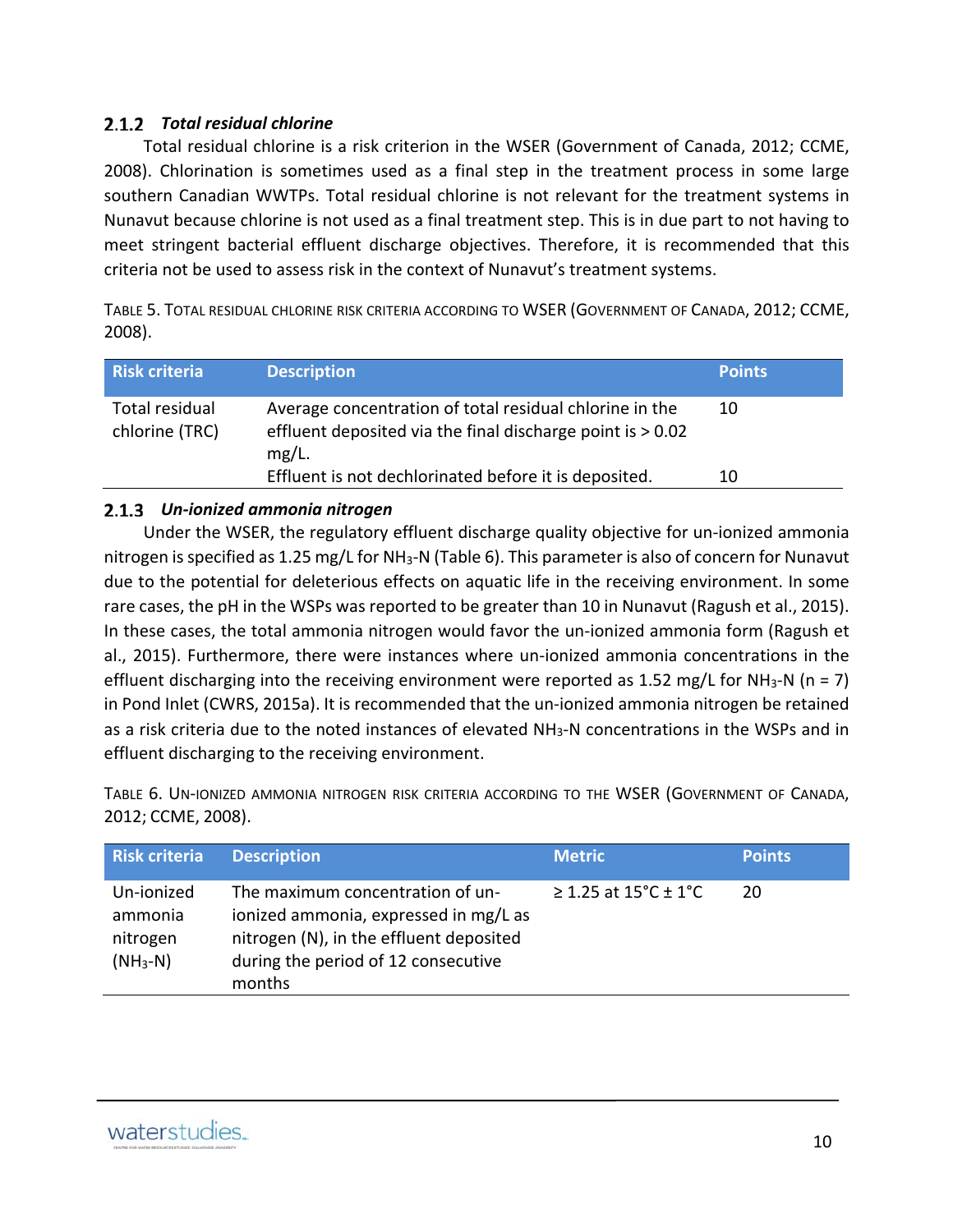#### **Proposed revisions to criteria**

#### *Average CBOD5 and TSS*

The average concentrations of  $CBOD<sub>5</sub>$  and TSS are taken into account within the risk criteria of the WSER as shown in Table 7. This risk criteria is developed from average concentrations of both the CBOD<sub>5</sub> and TSS measured in the effluent discharging into the receiving environment. A modified version of this risk criteria is recommended to account for differences between southern and northern treatment systems. It is recommended that the type of treatment system be used to assess risk associated with treatment facilities instead of concentration of CBOD<sub>5</sub> and TSS.

TABLE 7. AVERAGE CBOD5/TSS AVERAGE RISK CRITERIA ACCORDING TO WSER (GOVERNMENT OF CANADA, 2012; CCME, 2008).

| <b>Risk criteria</b>              | <b>Description</b>                                                                                                                                                                                                                                                                        | <b>Metric</b>    | <b>Points</b>                           |
|-----------------------------------|-------------------------------------------------------------------------------------------------------------------------------------------------------------------------------------------------------------------------------------------------------------------------------------------|------------------|-----------------------------------------|
| Average<br>CBOD <sub>5</sub> /TSS | The average carbonaceous biochemical<br>oxygen demand (CBOD <sub>A</sub> ) due to the<br>quantity of CBOD matter in the effluent<br>and the average concentration of<br>suspended solids (SSA) in the effluent,<br>both expressed in mg/L, during the period<br>of 12 consecutive months. | $(CBODA +SSA)/5$ | Points as<br>per formula<br>in column 2 |

#### *2.2.1.1 Applicability of effluent discharge objectives*

Northern systems are challenged to meet stringent effluent discharge objectives. Currently, southern systems must meet 25/25 mg/L for CBOD<sub>5</sub> and TSS under the NPS. Applying this type of stringent treatment requirement is impractical and not well suited to the realities and challenges of treatment systems in Nunavut. As part of the Dalhousie Northern wastewater research studies, Ragush et al. (2015) observed that the WSPs can achieve greater than 80% removal of CBOD<sub>5</sub> and TSS; however, they could not meet the 25/25 southern standard, particularly in regards to removal of organic matter. Hayward et al. (2014) and Yates et al. (2012) demonstrated that tundra wetland treatment areas improved the effluent quality to below or close to the 25/25 mg/L treatment objectives in most cases. As was demonstrated in CWRS (2015b), there are no design standards in place to predict treatment of the wetland treatment areas; therefore  $25/25$  mg/L for CBOD<sub>5</sub> and TSS is not consistently attained for all systems, because in some cases the external hydrologic influences are not adequately controlled.

#### *2.2.1.2 Risk dependency on type of treatment system*

The results of the receiving water quality studies summarized in CWRS (2015c) showed that the type of treatment system in use was an important factor influencing the scale of water quality impacts in the receiving environment. For example, the average effluent quality discharging from the mechanical treatment plant in Pangnirtung was  $104/253$  mg/L for CBOD<sub>5</sub> and TSS respectively;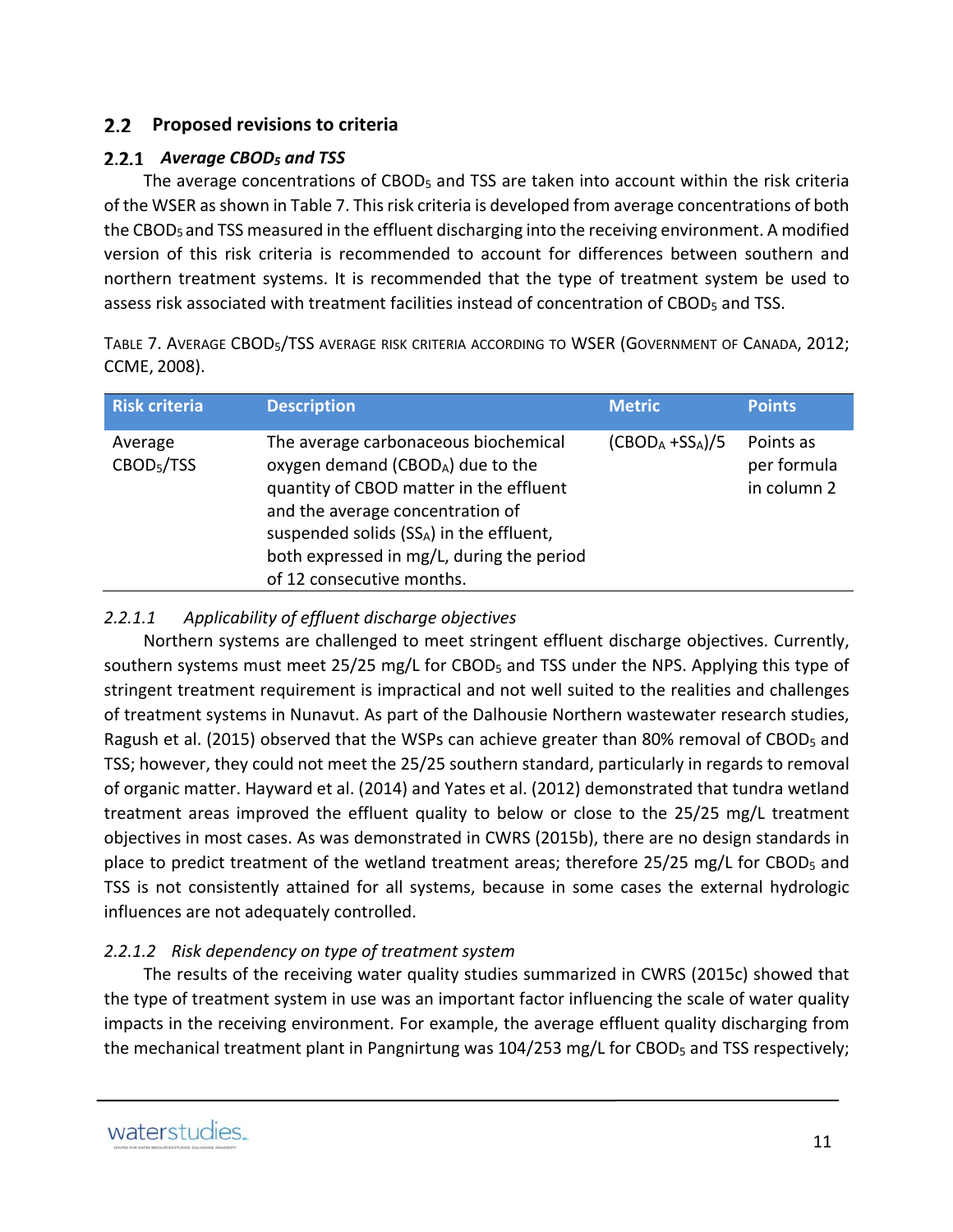the single-cell WSP in Pond Inlet had average concentrations of  $47/77$  mg/L for CBOD<sub>5</sub> and TSS respectively; while, the WSP and wetland treatment area combination in Kugaaruk had the most favorable effluent quality of 12/3 mg/L for CBOD<sub>5</sub> and TSS, respectively. Within CWRS (2015c), the water quality of the discharging effluent was identified as an important factor that affects the severity of the water quality impacts in the receiving environment. Effluent water quality was noted to be dependent on the type of treatment facility in use at the site. The highest quality effluent and most localized water quality impacts in the receiving environment was observed in Kugaaruk; where both a WSP and wetland treatment area are used to treat wastewater. Treatment performance results for the WSP studies were summarized in CWRS (2015a), within which it was suggested that multi‐cell WSPs (passive secondary treatment) would improve the effluent water quality compared to single‐cell WSPs(passive primary treatment), thereby reducing associated risks with the discharge.

The primary mechanical treatment plant in Pangnirtung was observed to have poor effluent water quality as a result of being undersized (CWRS, 2015c). Authors such as Hayward et al. (2014), Jensen et al. (2013), and Yates et al. (2012) have cited mechanical treatment plants aslessfavorable than passive treatment systems for northern communities where passive systems are feasible to use. This is because there are challenges with optimization, requirements for technical supervision, training and retention of operators, and high capital costs associated with mechanical systems. Mechanical treatment plants are not practical solutions for many communities because they require technical optimization and operator input that is unsustainable in many Northern communities. Likewise, as part of the benthic invertebrate study by Krumhansl et al. (2014), the mechanical treatment plant in Iqaluit (screening pre‐treatment only) was shown to result in significant negative impacts (i.e., sediment anoxia) to the receiving environment up to 550 m from the discharge point.

#### *2.2.1.3 Recommended revisions*

Consideration for the type of treatment system is recommended in place of specific prescriptive effluent discharge objectives (i.e., 25/25 mg/L for CBOD5 and TSS). This alternative assigns the risk associated with effluent quality to the type of treatment system, whereby eliminating the impractical requirement to obtain treatment objectives. Table 8 lists the types of treatment systems that may be employed in Nunavut either currently, or in the future, and their assigned risk values.

Passive secondary treatment was associated with the lowest risk value because effluent discharging from this type of facility undergoes treatment of solids and organics, and has limited reliance on operator interaction. While, active (mechanical) secondary treatment was also classified as low risk due to removal of both solids and organics; however, the risk was increased slightly due to the requirement for technical supervision, and difficulties associated with maintenance. Moderate risk was assigned to passive and active primary treatment, with 15 and 20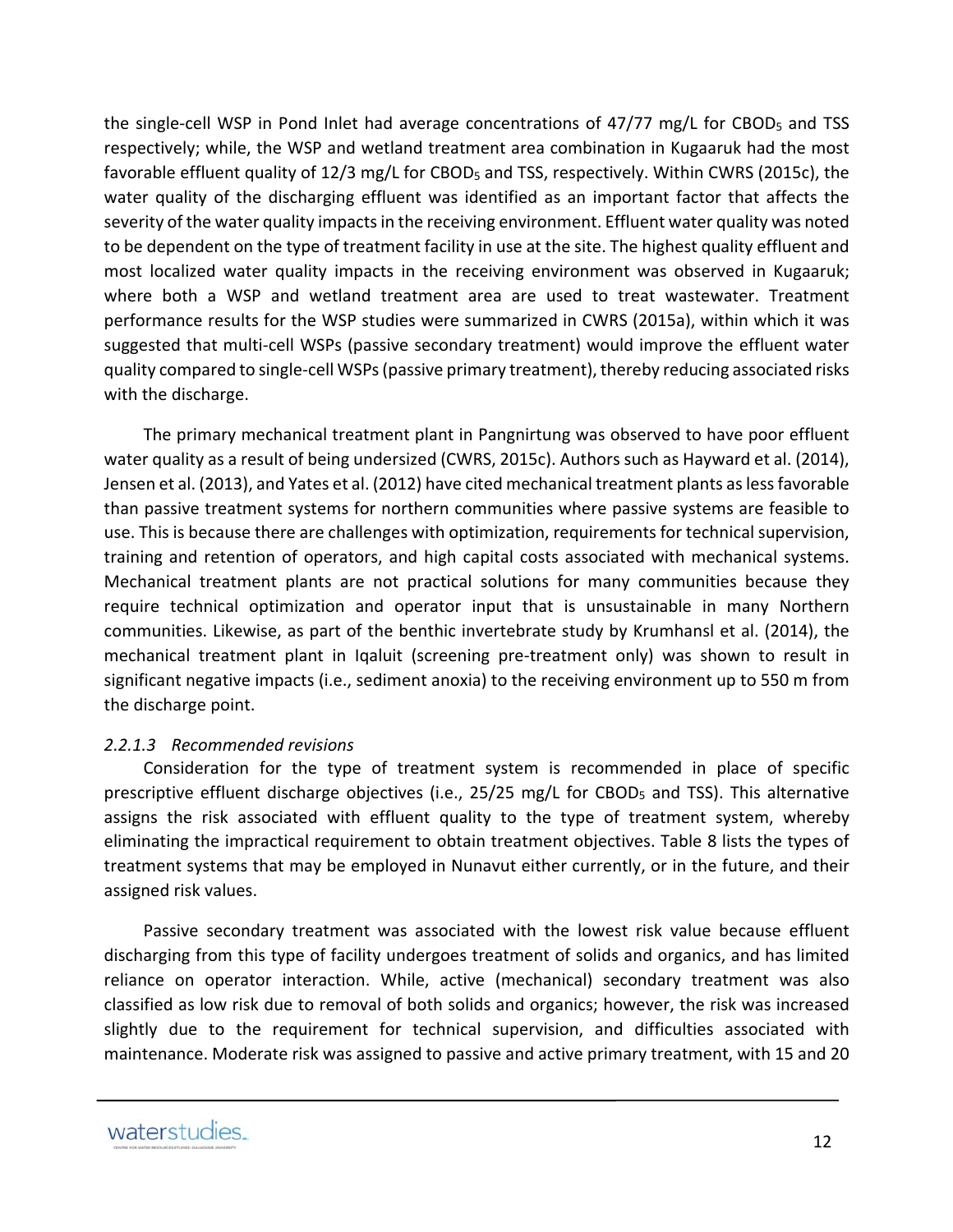points respectively. Passive primary treatment was allocated a slightly lower risk value than active primary treatment because there is less reliance on technical input and decreased tendency to require mechanical maintenance with passive treatment. Screening pre‐treatment was assigned a high risk value based on findings by Krumhansl et al. (2014) and CWRS (2015d). Direct discharge (direct discharge or outfalls) are assigned the highest risk value, because there is no treatment and effluent quality is raw in strength, which poses the greatest risk to the receiving environment and human health.

TABLE 8. RECOMMENDED REVISIONS TO WSER WATER QUALITY RISK CRITERIA IN RELATION TO THE TREATMENT SYSTEM TYPE.

| Risk criteria    | <b>Description</b>                   | <b>Points</b> |
|------------------|--------------------------------------|---------------|
| Treatment system | Secondary treatment (passive)        | 5             |
| type             | Secondary treatment (active)         | 10            |
|                  | Primary treatment passive (WSP only) | 15            |
|                  | Primary treatment active (WWTP only) | 20            |
|                  | Screening pre-treatment only         | 25            |
|                  | Direct discharge (outfall)           | 35            |

#### *Type of receiving environment or affected use*

Table 9 summarizes the type of receiving environment or affected use risk criteria under the WSER. Studies on the receiving water environments in Nunavut summarized in CWRS (2015c) demonstrated that the type of receiving environment is important to consider in risk assessment. The criteria listed in Table 9 are appropriate for the systems in Nunavut; however, there are some suggested revisions to account for inherent differences between southern Canada and Nunavut. These proposed revisions include the consideration for the ambient currents and tidal cycles, as well as, separating the human health and environmental risk aspects within this category.

TABLE 9. TYPE OF RECEIVING ENVIRONMENT OR AFFECTED USE RISK CRITERIA ACCORDING TO THE WSER (GOVERNMENT OF CANADA, 2012).

| <b>Criteria</b>                                     | <b>Description</b>                                                                                    |                                                               | <b>Points</b> |
|-----------------------------------------------------|-------------------------------------------------------------------------------------------------------|---------------------------------------------------------------|---------------|
| Type of receiving<br>environment or<br>affected use | Water where effluent is<br>deposited via the final<br>discharge point (highest<br>value that applies) | Open marine waters                                            | 5             |
|                                                     |                                                                                                       | Marine port waters                                            | 10            |
|                                                     |                                                                                                       | Lake, natural wetland,<br>reservoir, estuary,<br>enclosed bay | 20            |
|                                                     |                                                                                                       | Watercourse with bulk<br>flow ratio $>100$                    | 15            |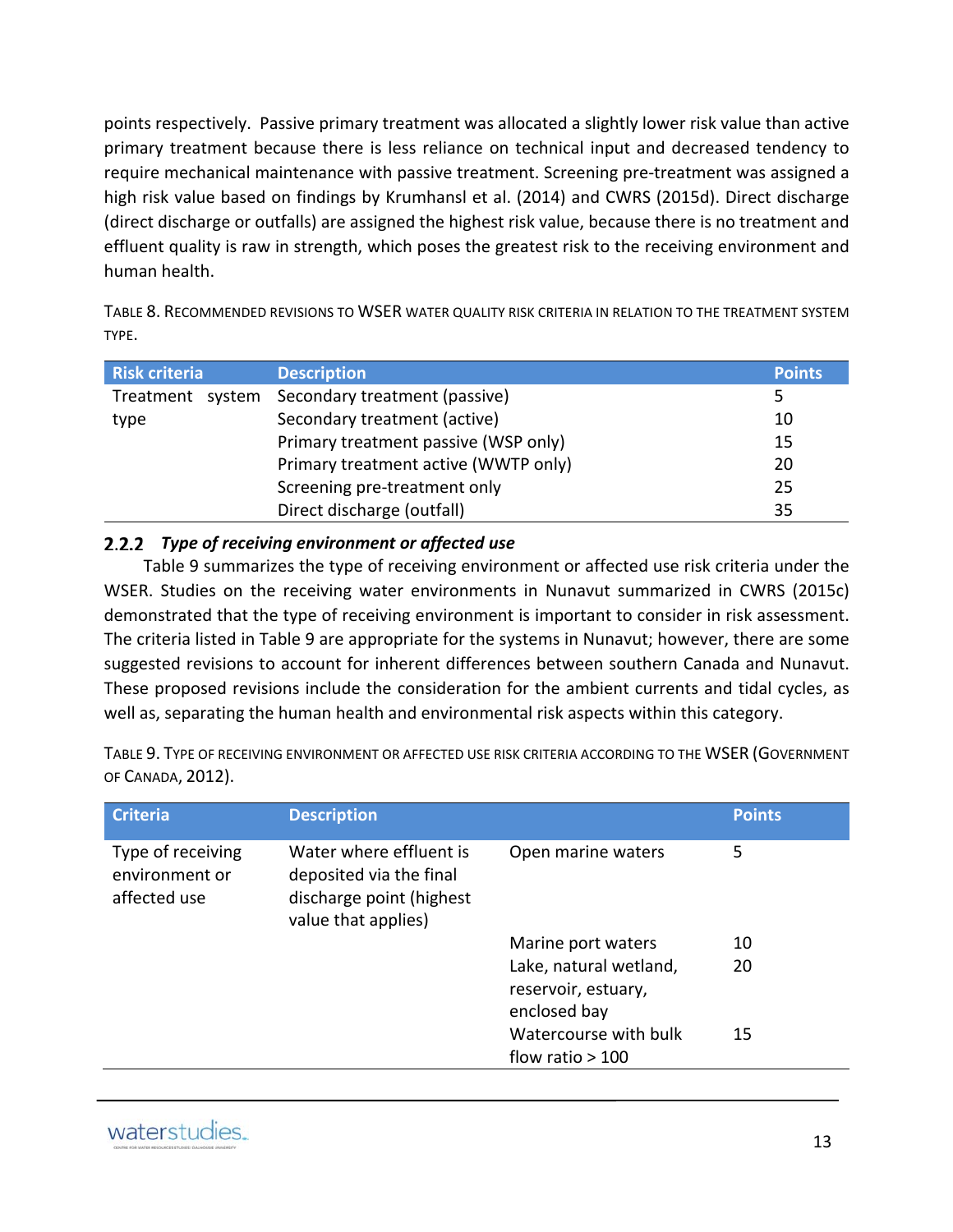TABLE 9. (CONT'D) TYPE OF RECEIVING ENVIRONMENT OR AFFECTED USE RISK CRITERIA ACCORDING TO THE WSER (GOVERNMENT OF CANADA, 2012).

| <b>Criteria</b> | <b>Description</b> |                                     | <b>Points</b> |
|-----------------|--------------------|-------------------------------------|---------------|
|                 |                    | Watercourse with bulk               | 20            |
|                 |                    | flow ratio $\geq 10$ and $\leq 100$ |               |
|                 |                    | Watercourse with bulk               | 25            |
|                 |                    | flow ratio <10                      |               |
|                 |                    | Shellfish harvesting area           | 20            |
|                 |                    | within 500 m of the point           |               |
|                 |                    | of entry where effluent is          |               |
|                 |                    | deposited in the water via          |               |
|                 |                    | the final discharge point           |               |

The CWRS (2015c) studied the water quality impacts from MWWE at three different marine receiving water sites in Nunavut. Results from the CWRS (2015d) study showed that the ambient conditions are important determinants for the extent of the water quality impacts in the receiving environment. The ambient currents were especially important because the discharge energies of the effluent were relatively low compared to larger scale plants in southern Canada. For instance, the periodically strong ambient currents (e.g.,  $0.17 - 0.25$  m/s) in Pond Inlet led to the long range transport of the minimally diluted effluent plume for distance of over 330 m from the discharge point (CWRS, 2015c).

Another important factor that influenced the scale of water quality impact was the presence of exposed intertidal flats. In CWRS (2015c), the Pangnirtung study site was observed to have poor effluent quality (e.g., 16mg/L for TSS; 200 MPN/100mL for *E. coli*; and 7.5 mg/L for TAN) at a distance of 150 m from the discharge point. Pangnirtung had a continuously discharging WWTP that had a periodically exposed tidal flats on low and outgoing tides. Likewise, significant effects to the benthic invertebrate communities were observed up to 225 m from the discharge point in Pangnirtung (Krumhansl et al., 2014). Therefore the presence of exposed intertidal zones should be considered for risk assessment of treatment facilities in Nunavut.

#### *2.2.2.1 Recommended revisions*

Human health risks are considered specifically in the type of receiving environment criteria in Table 10 from the WSER. It is recommended that factors affecting human health risks be separated from the type of receiving environments risk criteria. The reason for separating this is to distinguish between risks related to direct human activities and natural factors associated with the type of receiving environment. The shellfish harvesting and port use was separated from this criteria and will be considered in a new proposed criteria that specifically considers human health risks. Consideration for the ambient conditions and the presence of exposed intertidal zones in the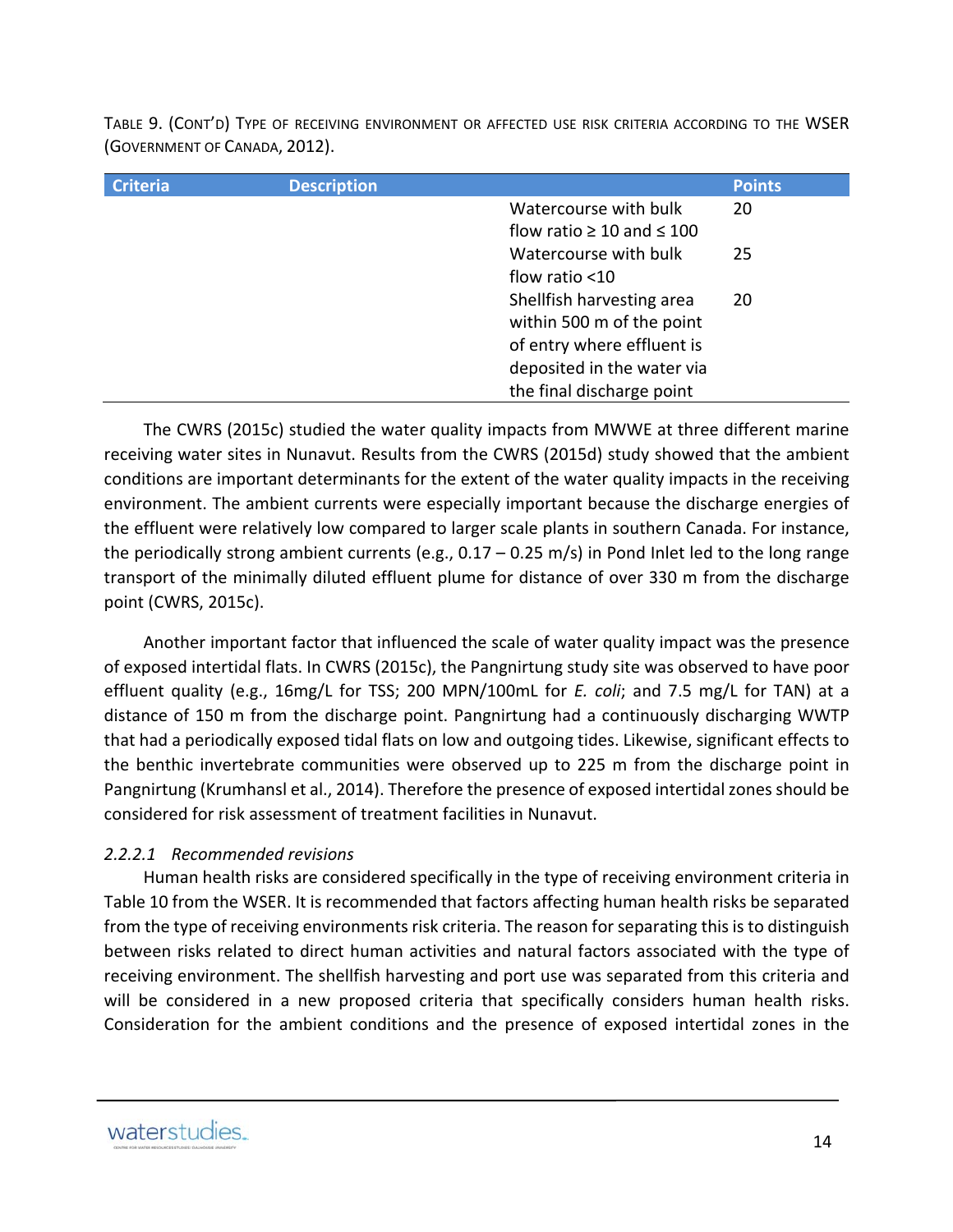receiving environment are also proposed as per Table 10. The bulk flow ratio is recommended to be removed, as no communities in Nunavut discharge to rivers.

| <b>Criteria</b>                                     | <b>Description</b>                                                                                    |                                                               | <b>Points</b> |
|-----------------------------------------------------|-------------------------------------------------------------------------------------------------------|---------------------------------------------------------------|---------------|
| Type of receiving<br>environment or<br>affected use | Water where effluent is<br>deposited via the final<br>discharge point (highest<br>value that applies) | Open marine waters low<br>current $(0.1 \text{ m/s})$         | 5             |
|                                                     |                                                                                                       | Open marine waters<br>strong current ( $\geq 0.1$ m/s)        | 25            |
|                                                     |                                                                                                       | Exposed marine intertidal<br>zone                             | 25            |
|                                                     |                                                                                                       | Lake, natural wetland,<br>reservoir, estuary,<br>enclosed bay | 20            |

TABLE 10. RECOMMENDED REVISIONS TO WSER WATER QUALITY RISK CRITERIA IN RELATION TO THE TYPE OF RECEIVING ENVIRONMENT OR AFFECTED USE.

#### **Proposed new risk criteria**

#### *Frequency and timing of discharge*

#### *2.3.1.1 Benthic invertebrate impacts*

Benthic invertebrate studies in the receiving environments were conducted as part of the Dalhousie northern wastewater research program in the communities of: Kugaaruk, Pond Inlet, Grise Fiord, Pangnirtung, and Iqaluit. As part of this work, Krumhansl et al. (2014) found that there were minimal impacts to benthic communities in four out of five study communities. Impacts were observed at linear distances of less than 225 m from the discharge point of the effluent in all communities which had a populations of less than 2000 people. Table 11 summarizes the scale of impacts for each of the study sites by Krumhansl et al. (2014). Generally, it was suggested that the total volume and duration of the effluent discharge were the most important factors influencing the amount of environmental impact in the receiving environment. Continuous year‐round discharge facilities such as Pangnirtung and Iqaluit had larger linear distances of impacts than decanted facilities. While, the larger community of Iqaluit was observed to have significant negative environmental impacts over 500 m from the point of discharge. These findings suggested that communities of populations of less than 2000 people currently have adequate treatment systems to minimize environmental impacts to the receiving environments (Krumhansl et al., 2014).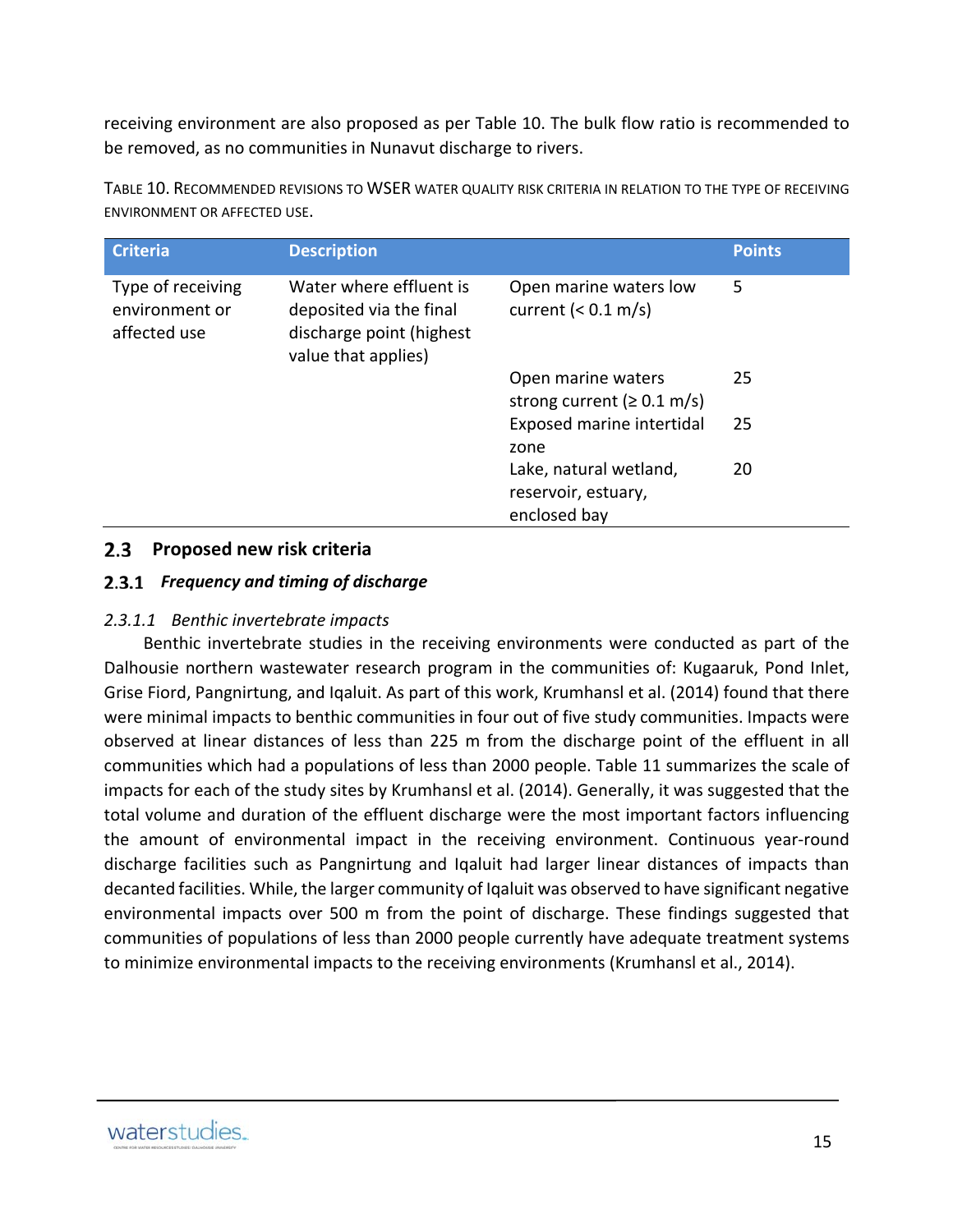| <b>Community</b>   | Pop. | <b>Average</b><br>daily<br>flow<br>(m <sup>3</sup> /d) <sup>a</sup> | <b>Treatment</b><br>type                             | <b>Discharge type</b>        | <b>Receiving</b><br>environment | <b>Linear</b><br>distance of<br>significant<br>environmental<br>impacts from<br>discharge<br>point |
|--------------------|------|---------------------------------------------------------------------|------------------------------------------------------|------------------------------|---------------------------------|----------------------------------------------------------------------------------------------------|
| Kugaaruk           | 771  | 70                                                                  | WSP and<br>wetland                                   | Decant<br>$(2 - 3$ weeks)    | Small<br>marine bay             | $70 - 100$                                                                                         |
| Pond Inlet         | 1549 | 225                                                                 | <b>WSP</b>                                           | Decant<br>$(2 - 3$ weeks)    | Open<br>marine                  | $0 - 75$                                                                                           |
| <b>Grise Fiord</b> | 130  | 12                                                                  | WSP and<br>wetland                                   | Decant<br>$($ $\sim$ 1 week) | Fiord<br>(marine)               | $20 - 150$                                                                                         |
| Pangnirtung        | 1425 | 128                                                                 | Mechanical<br>treatment<br>(activated<br>sludge)     | Continuous<br>year-round     | Fiord<br>(marine)               | $75 - 225$                                                                                         |
| Iqaluit            | 6699 | 1513                                                                | Preliminary<br>treatment<br>(bulk solids<br>removal) | Continuous<br>year-round     | Large bay<br>(marine)           | 580                                                                                                |

TABLE 11. SUMMARY OF DISTANCE OF SIGNIFICANT ENVIRONMENTAL IMPACTS TO BENTHIC INVERTEBRATES IN THE RECEIVING ENVIRONMENTS FROM KRUMHANSL ET AL. (2014).

aValue obtained by dividing annual wastewater production estimates into daily flow rates. Kugaaruk, Pond Inlet and Grise Fiord have higher daily flows due to short discharge timeframe.

#### *2.3.1.2 Recommended risk criteria*

The frequency and timing of the discharge was found to be significant for the risk associated with wastewater discharges (Krumhansl et al., 2014). Krumhansl et al. (2014) suggested that long duration discharges throughout the year had more significant environmental impacts on the receiving water environment. Therefore continuous discharge facilities are weighted higher in points than decanted facilities. Additionally, findings in regards to tundra wetland treatment areas in Nunavut by Hayward et al. (2014), suggested that end of season decants are preferable over start of treatment season decants, in terms of final effluent water quality discharging to receiving environments. These findings were corroborated by the treatment performance studies on WSPs conducted by Ragush et al. (2015). Generally, Ragush et al. (2015) observed improved effluent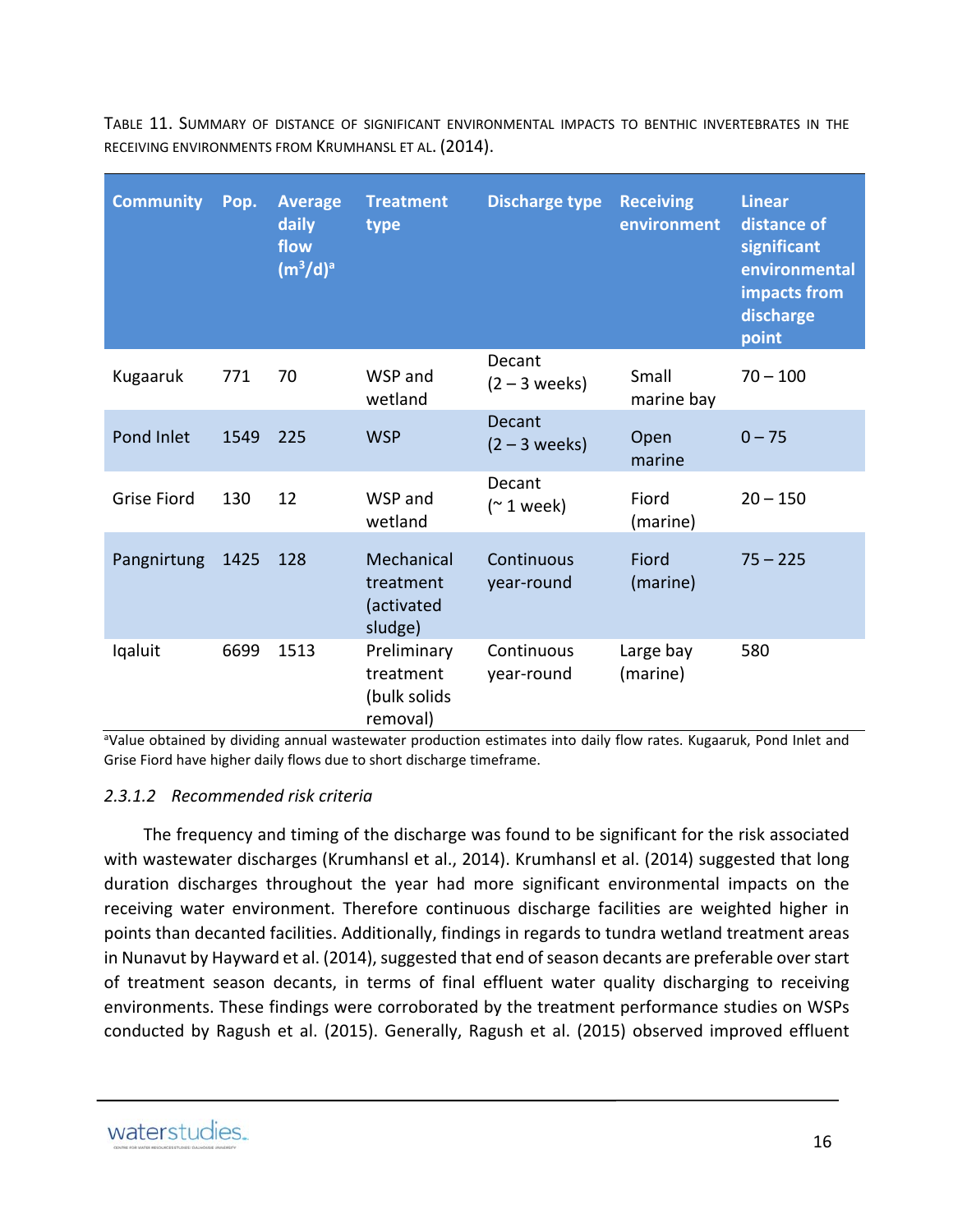water quality over the course of the treatment season in WSPs. Hayward et al. (2014) also observed that steady and controlled discharges produced higher quality effluent than variable discharges.

Therefore new risk criteria are recommended in Table 12 to address the frequency and timing of discharge. The lowest risk was assigned to those systems that discharge effluent at the end of the treatment season in a controlled flow decant. This was ranked as the lowest risk discharge because the discharge is intermittent and the water quality has likely improved over the course of the treatment season prior to discharge. Continuous and steady discharges over the course of the treatment season was ranked as slightly higher in risk because the cumulative impact onto the receiving environment would be greater. Systems that discharge continuous variable flow rates over the treatment season are ranked as higher risk than steady-flow systems because these have greater impact on the receiving environment water quality and benthic invertebrates. The systems with the highest risk were those that decant at the start of the treatment season because the wastewater has not gone through a treatment season. Likewise, those that discharge on a continuous year‐round basis are also ranked as the highest in risk, due to cumulative impacts on the receiving environment.

| <b>Risk criteria</b>                    | <b>Description</b>                                                                                  | <b>Classification</b>                     | <b>Points</b> |
|-----------------------------------------|-----------------------------------------------------------------------------------------------------|-------------------------------------------|---------------|
| Frequency and<br>timing of<br>discharge | Decanted systems are those which are<br>manually discharged typically with a<br>pump and generator. | End of season decant<br>(August -October) | 5             |
|                                         | Continuous discharges are those from                                                                | Continuous steady<br>(June – October)     | 10            |
|                                         | mechanical treatment plants, passive<br>exfiltration structures and subsurface                      | Continuous variable<br>(June -October)    | 20            |
|                                         | discharge.                                                                                          | Start of season decant<br>(June-July)     | 25            |
|                                         | Steady indicates maximum flow<br>fluctuations of $\pm$ 50 m <sup>3</sup> /d.                        | Continuous year-round                     | 25            |

TABLE 12. PROPOSED NEW CRITERIA OF FREQUENCY AND TIMING OF DISCHARGE.

#### *Surrounding land and water uses*

The surrounding land and water uses in the vicinity of the wastewater treatment systems are important considerations to assess the human health risk associated with receiving water environments. The exposure pathways of pathogensto humansin Inuit communities are illustrated in Figure 3 by Daley et al. (2014b). Interactions between humans and the environment have varying levels of associated risk in terms of pathogen exposure. The land and water use activities influence the likelihood of transmission of pathogens to humans.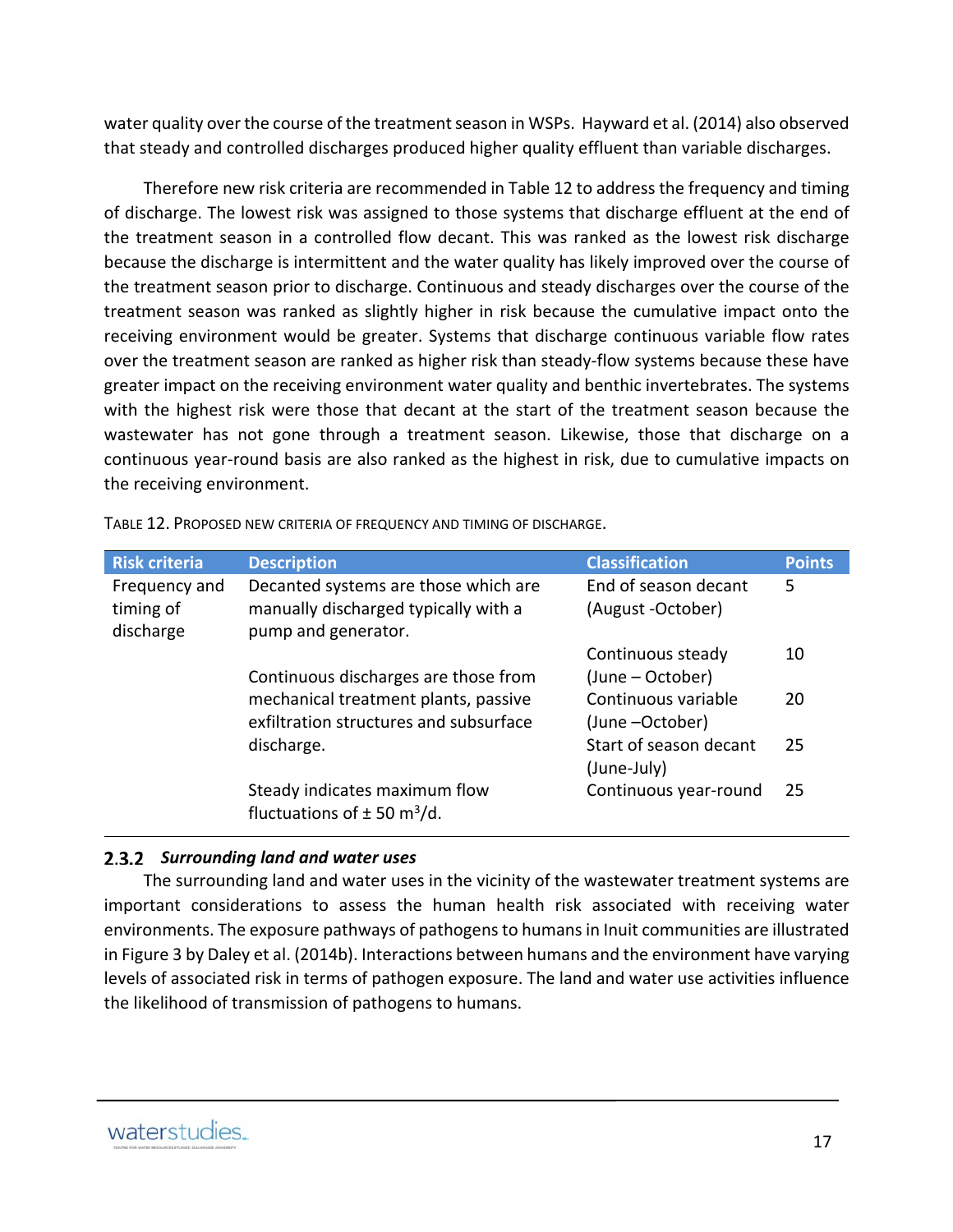

FIGURE 3. POTENTIAL WASTEWATER EFFLUENT EXPOSURE PATHWAYS IN INUIT COMMUNITIES (DALEY ET AL., 2014B).

Daley et al. (2014b) indicated that there is a strong interrelatedness between human activities and the risk of exposure to pathogens. Therefore, it is recommended that individual human activities associated with the land and water surrounding the effluent discharge points should be considered as part of the risk assessments of the receiving environments. Table 14 recommends a suite of activities to be considered that affect the risk to human health of users of the receiving environment. Community consultation will likely be required to inform this risk criteria based on local uses of the land and water.

TABLE 13. PROPOSED NEW CRITERIA OF SURROUNDING LAND AND WATER USES.

| <b>Risk criteria</b> | <b>Activities</b>                              | <b>Points</b> |
|----------------------|------------------------------------------------|---------------|
| Surrounding land     | Commercial shipping (<500 m)                   | 5             |
| and water uses       | Recreational boating (<100 m)                  | 10            |
|                      | ATV and/or snowmobile (<100 m)                 | 10            |
|                      | Mining and/or craving rock collection (<100 m) | 15            |
|                      | Walking $($ < 100 m)                           | 15            |
|                      | Fishing $($ < 100 m)                           | 20            |
|                      | Hunting and harvesting (<100 m)                | 20            |
|                      | Swimming $( < 500 \text{ m})$                  | 25            |
|                      | Drinking water collection (<500 m)             | 30            |
|                      | Shellfish harvesting (<500 m)                  | 30            |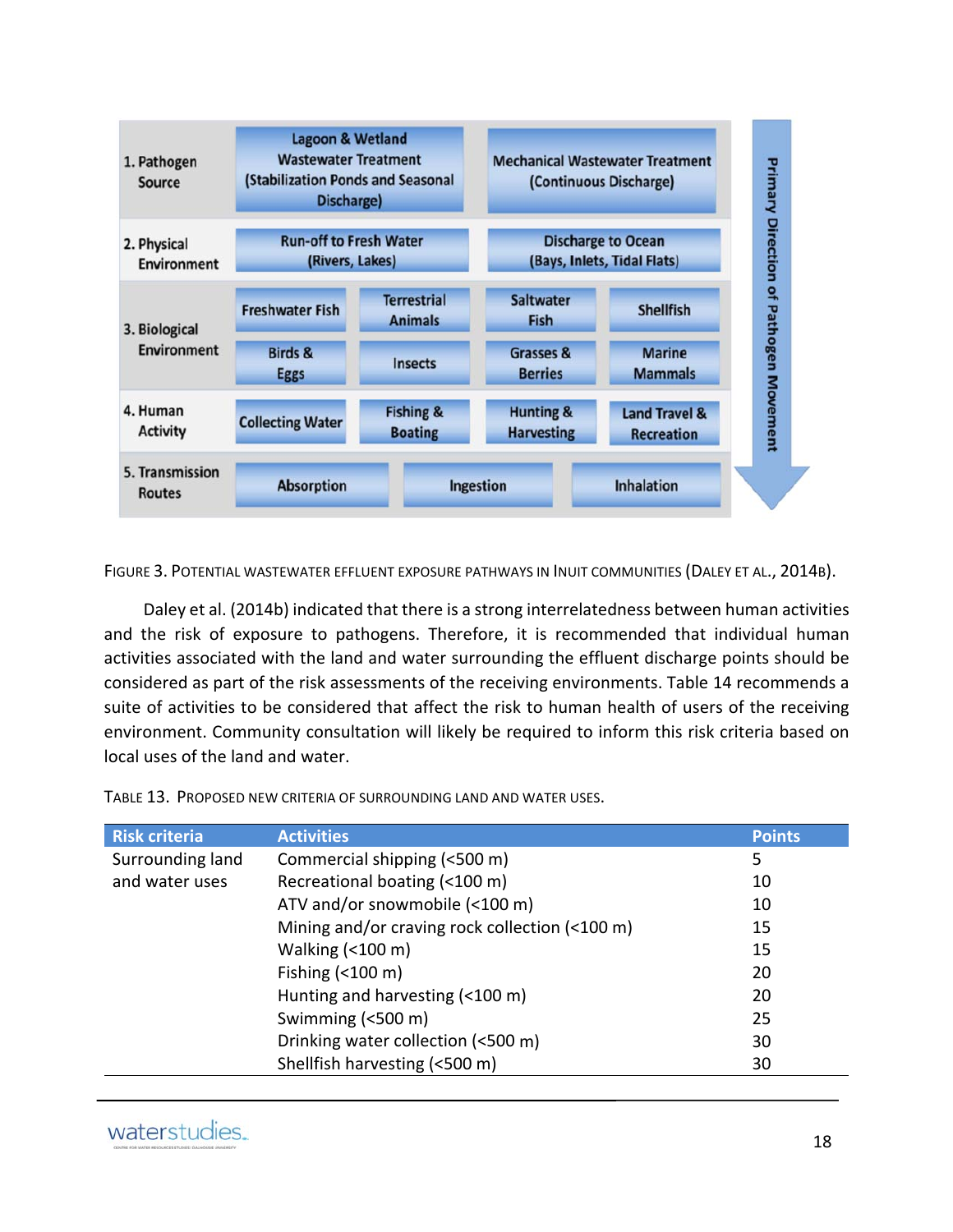#### *Community education and engagement*

A complimentary component of the human health risk criteria is community education and engagement. This new proposed criteria is intended to address the risk mitigation techniques that can be implemented to reduce the human health risks associated with effluent discharges to receiving environments. Table 15 describes the interactive measures within the community that can be implemented to reduce the risks to human health. The consultation is intended to inform the aforementioned surrounding land and water uses risk criteria. Consultation with the community would be used to gauge the types of activities taking place in the vicinity of the receiving environment. Risk can be reduced with the installation of signage near the discharge point of the effluent. This would be useful to alert users of the area of the presence of effluent. Simple community education tools such as posters and brochures in the hamlet offices and Hunters and Trappers Association offices may also help to reduce risk of human contact with wastewater. As well, communication of proper game preparation practices may help avoid food contamination with pathogens.

| <b>Risk criteria</b> | <b>Interactive measures</b>                               | <b>Points</b> |
|----------------------|-----------------------------------------------------------|---------------|
| Community            | No posters in hamlet and Hunters and Trappers offices 10  |               |
| education and        | showing location of discharges                            |               |
| engagement           | No communication of proper waterfowl and game handling 15 |               |
|                      | at Hunters and Trappers offices                           |               |
|                      | No consultation on radio and in-person                    | 25            |
|                      | No signage near outfall area                              | 30            |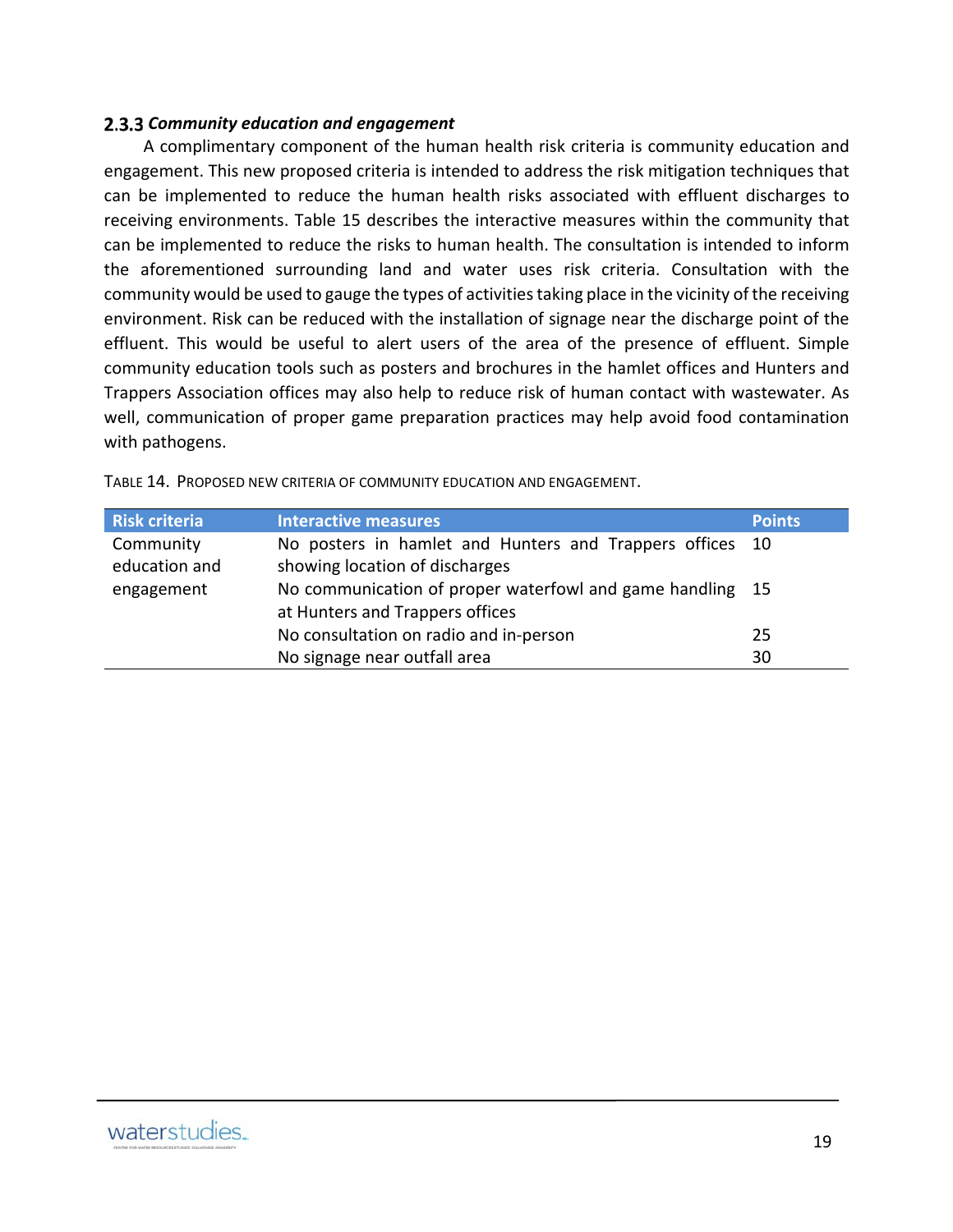# **3.0 Implementation**

#### **Risk calculation**

The risk calculated for each community can be used to determine priorities for system upgrades as shown in Table 16. It is recommended that the systems with the lowest risk have values below 50. These low risk systems would have the longest recommended timeline for upgrades of 30 years. Low to medium risk levels would range from 50 to 100, and the recommended timeline for upgrades would be 20 years. Risk levels ranging from 100 to 150 are characterized as medium to high risk systems, and are recommended to have upgrades completed within a 15 year horizon. The highest risk systems have levels from 150 to 200, and it is recommended that they take priority, and undergo upgrades within the next 10 years.

| <b>Risk level</b> | <b>Risk characterization</b> | Timeline for |
|-------------------|------------------------------|--------------|
|                   |                              | upgrades     |
| < 50              | Low                          | 30 years     |
| $50 - 100$        | Low to medium                | 20 years     |
| $100 - 150$       | Medium to high               | 15 years     |
| $150 - 200$       | High                         | 10 years     |

TABLE 15. SUGGESTED TIMELINE FOR SYSTEM UPGRADES BASED ON RISK CHARACTERIZATION.

#### **Risk mitigation techniques**

It is important to note that there are opportunities to easily decrease the risk value of each community to some degree at a relatively low cost. For instance some of the risk levels can be changed simply by operational and community engagement activities. These small operational and community engagement changes can in some cases delay the urgency of system upgrades. Operational changes could include:

- controlling variable effluent discharges to create steady discharges (i.e., lose up to 10 points); and
- decanting at the end of the treatment season instead of the start (i.e., lose up to 20 points).

Additional points can be lost by engaging in community education activities which lowers the overall risk of the systems. These activities provide an opportunity to refine the surrounding land use category as well. Community education changes consist of:

- engaging the community with information about the direction and extent of wastewater flow areas with in-person and/or radio sessions (i.e., lose up to 25 points);
- distributing posters and/or brochures for the hamlet and Hunter's and Trapper's Association offices (i.e., lose up to 25 points); and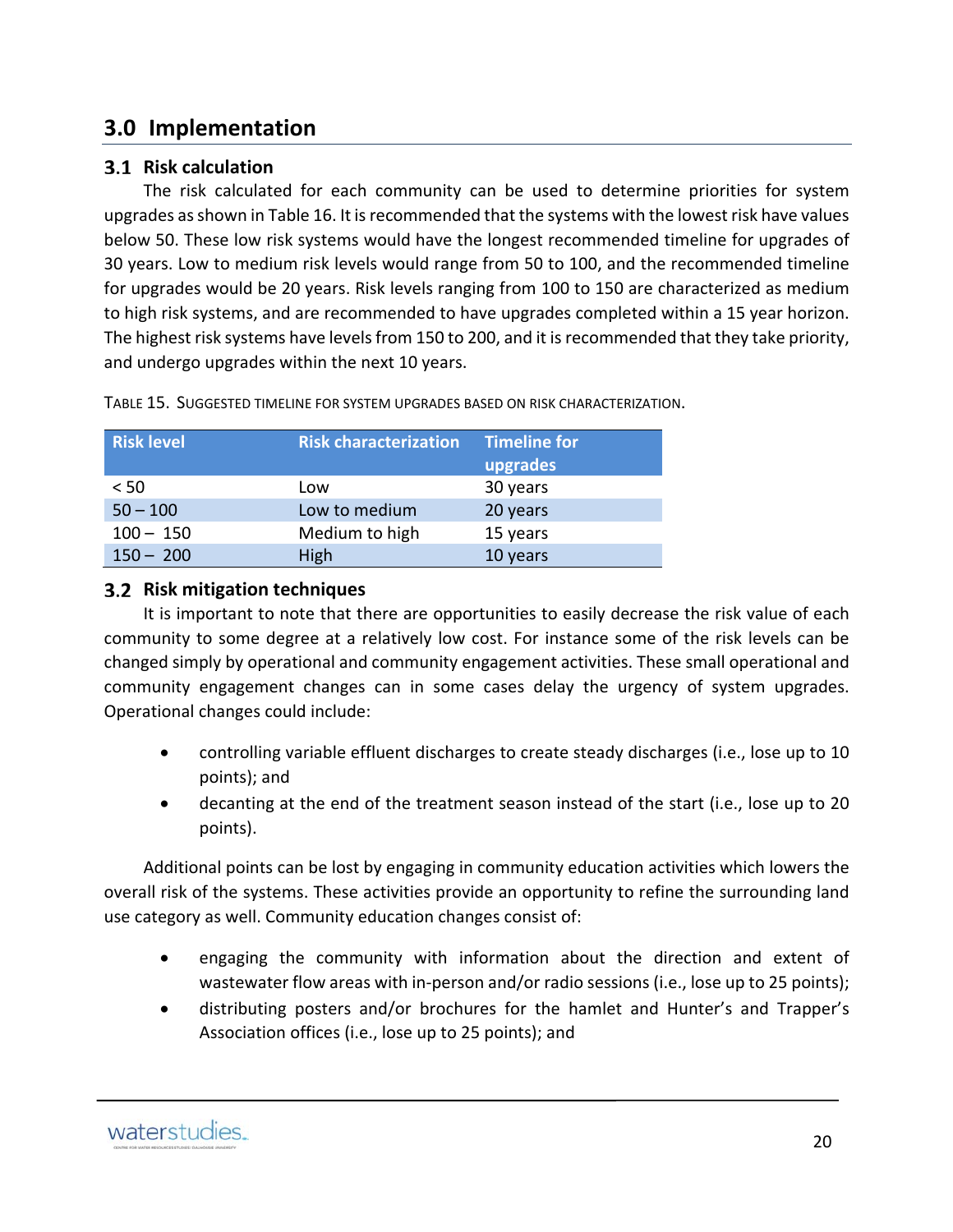installation of permanent signage at the outfall area and warning of the dangers of interaction with MWWE (i.e., lose up to 30 points).

### **4.0 Conclusions**

In conclusion, based on the findings from the Dalhousie University Northern Wastewater research program, revisions are recommended for the WSER risk criteria in order to accurately assess wastewater treatment systems in Nunavut. These proposed recommendations to the WSER consist of criteria to be retained or removed, to be revised, and new criteria, summarized as follows.

#### **1. Recommended criteria to be retained or discarded.**

- WSER risk criteria of facility size (flow) and un-ionized ammonia nitrogen (NH<sub>3</sub>-N) are recommended to be retained as is.
- Total residual chlorine is recommended to be discarded from the risk criteria.

#### **2. Recommended revisions to criteria.**

- The type of treatment systems, and associated level of treatment expected, are recommended to be used to assess the risk instead of the concentration based metric (CBOD5/TSS).
- The risk criteria for the type of receiving environment are recommended be revised to represent conditions observed in Nunavut (i.e., ambient current conditions, exposed intertidal zones).
- Human activities are recommended to be removed from the type of receiving environment criteria to be considered separately in a new criteria.

#### **3. Recommended new criteria.**

- New criteria which considers the frequency and timing of discharges are recommended (i.e., steady vs. variable discharge rates, continuous vs. decanted discharges).
- New criteria which considers surrounding land and water uses by human activities are recommended (i.e., commercial shipping, recreational boating, hunting, harvesting etc.)
- New criteria which considers the risk reducing merit of community education and engagement, such as consultation, and signage, are recommended.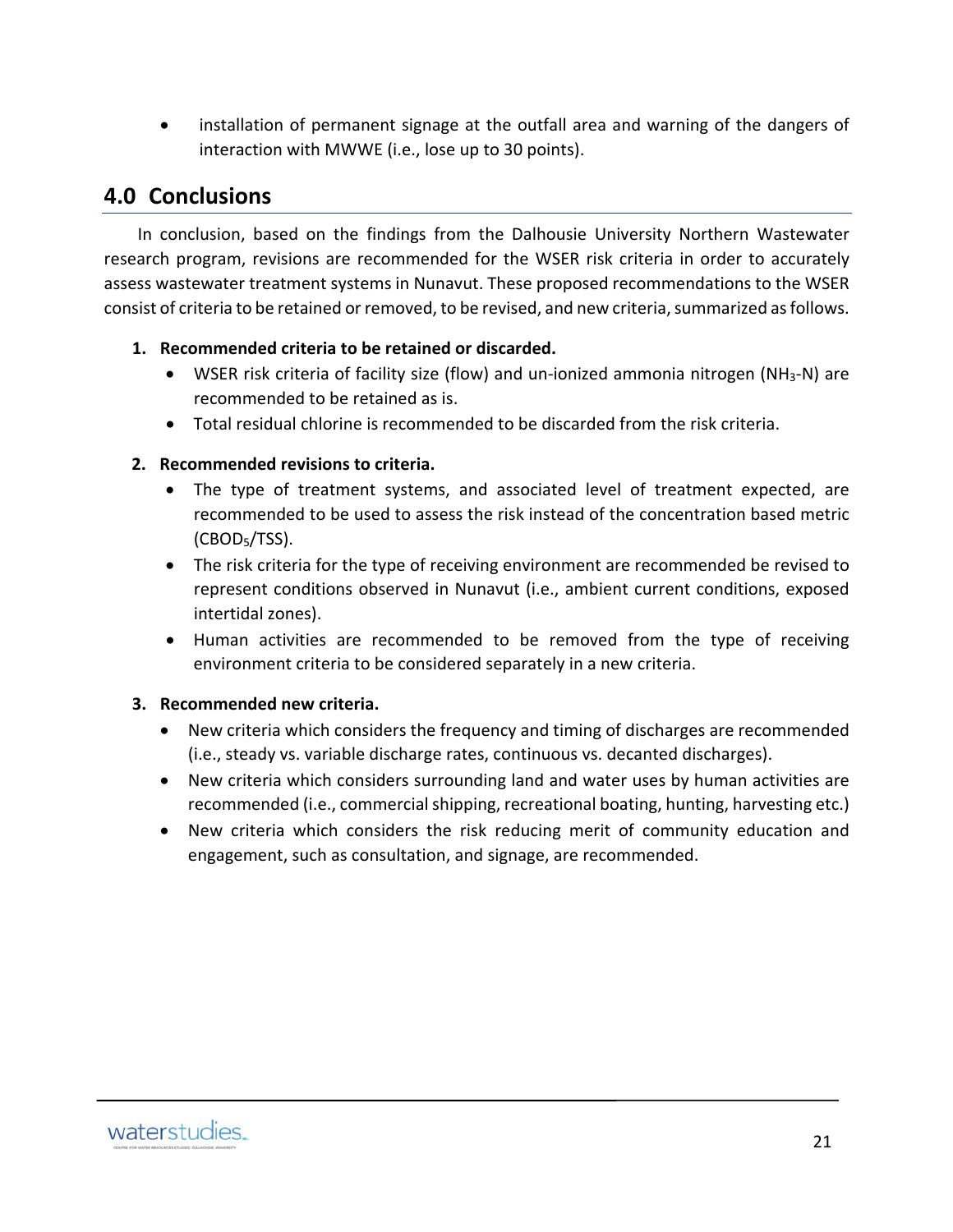# **References**

- CCME (Canadian Council of Ministers of the Environment) (2008). *Technical supplement 3 – Canada‐wide strategy for the management of municipal wastewater effluent* –standard method and contracting provisions for the Environmental Risk Assessment. Technical report prepared by SENES Consultants Ltd. for the CCME.
- CCME (Canadian Council of Ministers of the Environment). (2009) *Canada‐Wide Strategy for the Management of Municipal Wastewater Effluent.* Whitehorse, Yukon, Canada.
- Chouinard, A., Yates, C. N., Balch, G. C., Jørgensen, S. E., Wootton, B. C., & Anderson, B. C. (2014b). Management of Tundra Wastewater Treatment Wetlands within a Lagoon/Wetland Hybridized Treatment System Using the SubWet 2.0 Wetland Model. *Water* 6(3): 439‐454. http://dx.doi.org/10.3390/w6030439
- CWRS (Centre for Water Resources Studies) (2015a). *Treatment performance of municipal waste stabilization ponds in Nunavut*. Final report prepared for the Community and Government Services Department, Government of Nunavut. 41pp.
- CWRS (Centre for Water Resources Studies) (2015b). *Summary of site specific studies on tundra wetland treatment areas in Nunavut.* Final report prepared for the Community and Government Services Department, Government of Nunavut. 26pp.
- CWRS (Centre for Water Resources Studies) (2015c). *Assessment of water quality impacts in marine environments receiving municipal wastewater effluent discharges in Nunavut.* Final report prepared for the Community and Government Services Department, Government of Nunavut. 40pp.
- CWRS (Centre for Water Resources Studies) (2015d). *Assessment of Arctic Community Wastewater Impacts on Marine Benthic Invertebrates.* Final Report prepared for the Community and Government Services Department, Government of Nunavut. 15pp.
- Daley, K., Castleden, H., Jamieson, R., Furgal, C., & Ell, L. (2014a). Municipal water quantities and health in Nunavut households: an exploratory case study in Coral Harbour, Nunavut, Canada. *International Journal of Circumpolar Health*, *73*. http://dx.doi.org/10.3402/ijch.v73.23843
- Daley, K., Jamieson, R., Rainham, D., Truelstrup‐Hansen, L., & Harper, S. (2014b). *Assessing Exposure Pathways and Human Health Risks related to Wastewater Treatment in Inuit Communities (poster presentation).* Arctic Change 2014 Conference. Session: Planning, Design and Assessment of Water Resources Systems in Northern Communities. December 8th ‐ 12th: Ottawa, Ontario, Canada.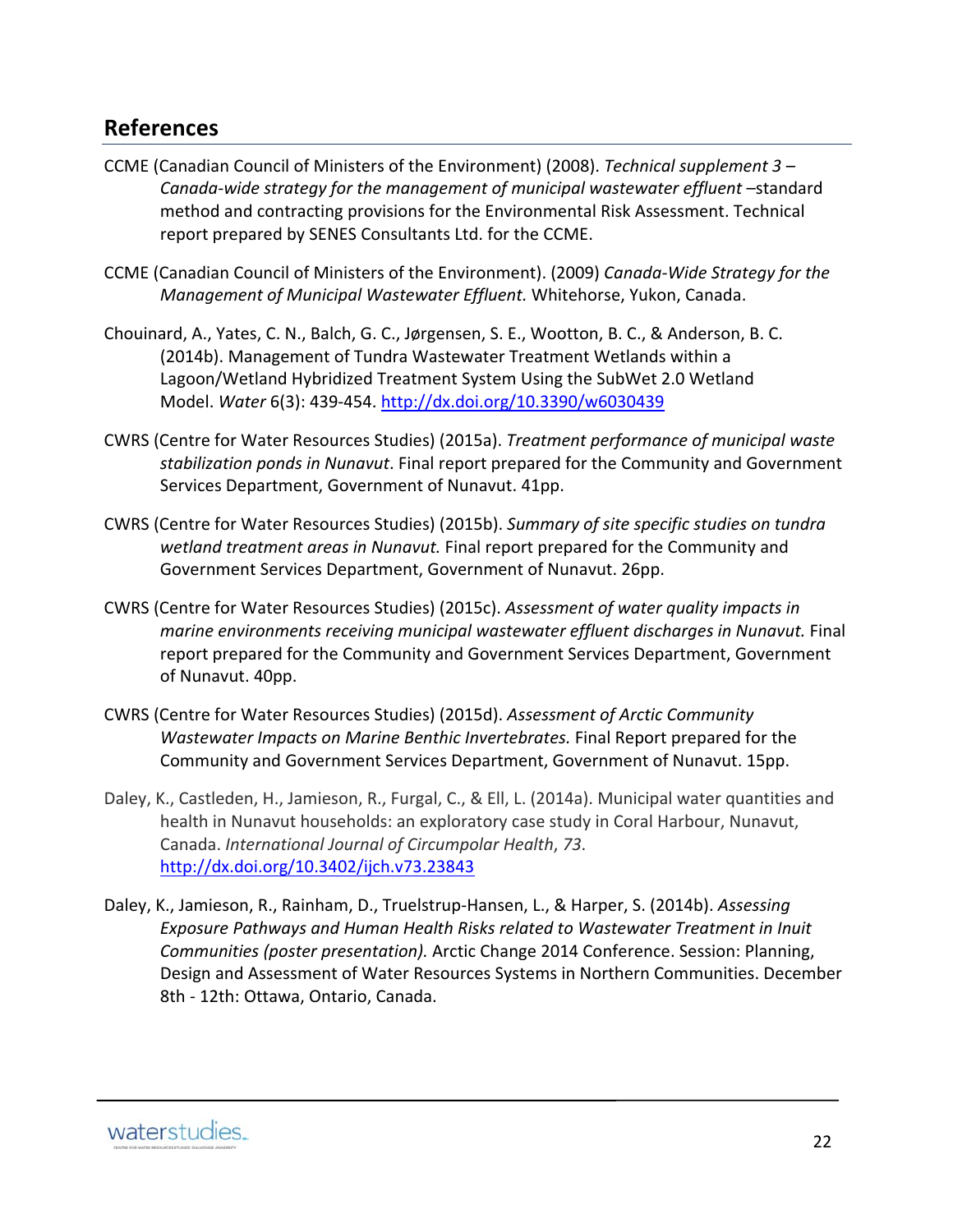- Government of Canada (2012). *Wastewater systems effluent regulations.* Canada Gazette. Part II, 146(15). Retrieved from: http://www.gazette.gc.ca/rp‐pr/p2/2012/2012‐07‐18/html/sor‐ dors139‐eng.html [accessed February 2, 2014].
- Government of Nunavut. (2014). *Population Estimates*. Retrieved from Nunavut Bureau of Statistics: http://www.stats.gov.nu.ca/en/Population%20estimate.aspx
- Hamelin, L. E. (1980). *Nordicité canadienne* (Vol. 55). Éditions Hurtubise HMH.
- Hayward, J., Jamieson, R., Boutilier, L., Goulden, T., & Lam, B. (2014). Treatment performance assessment and hydrological characterization of an arctic tundra wetland receiving municipal wastewater. *Ecological Engineering.* 73: 786‐797 http://dx.doi.org/10.1016/j.ecoleng.2014.09.107
- Heinke, G., Smith, D., & Finch, G. (1991). Guidelines for the planning and design of wastewater lagoon systems in cold climates. *Can. J. Civil Eng.* 18(4): 556‐ 567.
- Hutchinson Environmental Sciences Ltd. (2011). *Discussion and preliminary options for development of revised criteria for calculation of risk level for wastewater facilities in Canada's Far North.* Draft discussion paper. Technical report prepared for the Canadian Council of Ministers of the Environment.
- Jensen, P.E., Gunnarsdóttir, R., Andersen, H.R., Martinsen, G., Nicolajsen, E.S., Davidsen, S., & Toke, J. (2013). *Levels and treatment options for enteric and antibiotic resistant bacteria in sewage from Sisimiut, Greenland.* 10th International symposium on cold regions development, pp. 779‐790. http://dx.doi.org/10.1061/9780784412978.074.
- Johnson, K., Prosko, G., & Lycon, D. (2014). *The challenge with mechanical wastewater systems in the Far North.* Conference proceeding paper at: Western Canada Water Conference and Exhibition. September 23‐26, 2014. Regina, Saskatchewan.
- Krkosek, W. H., Ragush, C., Boutilier, L., Sinclair, A., Krumhansl, K., Gagnon, G. A., & Lam, B. (2012). Treatment performance of wastewater stabilization ponds in Canada's Far North. *Cold Regions Engineering* 612‐622. http://dx.doi.org/10.1061/9780784412473.061
- Krumhansl, K., Krkosek, W., Greenwood, M., Ragush, C., Schmidt, J., Grant, J., Barrell, J., Lu, L., Lam, B., Gagnon, G., & Jamieson, R. (2014). Assessment of arctic community wastewater impacts on marine benthic invertebrates. *Environmental Science and Technology*. 49(2):760‐766.
- Ragush, C. M., Schmidt, J. J., Krkosek, W. H., Gagnon, G. A., Truelstrup‐Hansen, L., & Jamieson, R. C. (2015). Performance of municipal waste stabilization ponds in the Canadian Arctic. *Ecological Engineering*, *83*, 413‐421.

waterstudies.